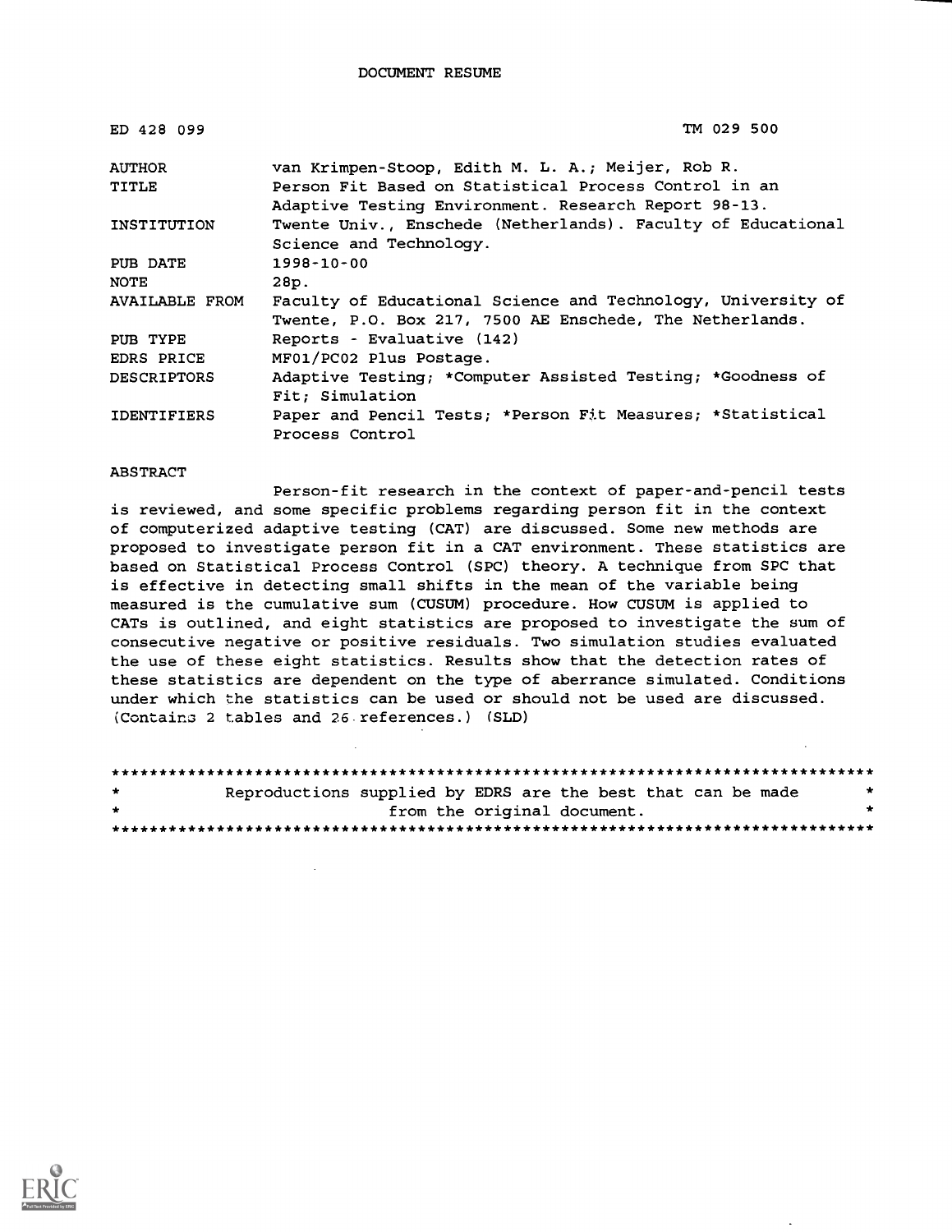LI

# Person Fit based on **Research** Statistical Process Control in an **Report**<br>Adaptive Testing Environment 98-13 **Adaptive Testing Environment**

Edith M.LA. van Krimpen-Stoop Rob R. Meijer

PERMISSION TO REPRODUCE AND DISSEMINATE THIS MATERIAL HAS<br>DISSEMINATE THIS MATERIAL HAS Nelissen TO THE EDUCATIONAL RESOURCES INFORMATION CENTER (ERIC) 1 U.S. DEPARTMENT OF EDUCATION<br>
EDUCATIONAL RESOURCES INFORMATION<br>
EDUCATIONAL RESOURCES INFORMATION<br>
CENTER (ERIC)<br>
This document has been reproduced as<br>
received from the person or organization<br>
originating it. El Minor changes have been made to improve reproduction quality ° Points of view or opinions stated in this document do not necessarily represent official OERI position or policy. BEST COPY AVAILABLE

M029500

faculty of EDUCATIONAL SCIENCE AND TECHNOLOGY

 $\mathbf{2}$ 

Department of Educational Measurement and Data Analysis



TM

University of Twente

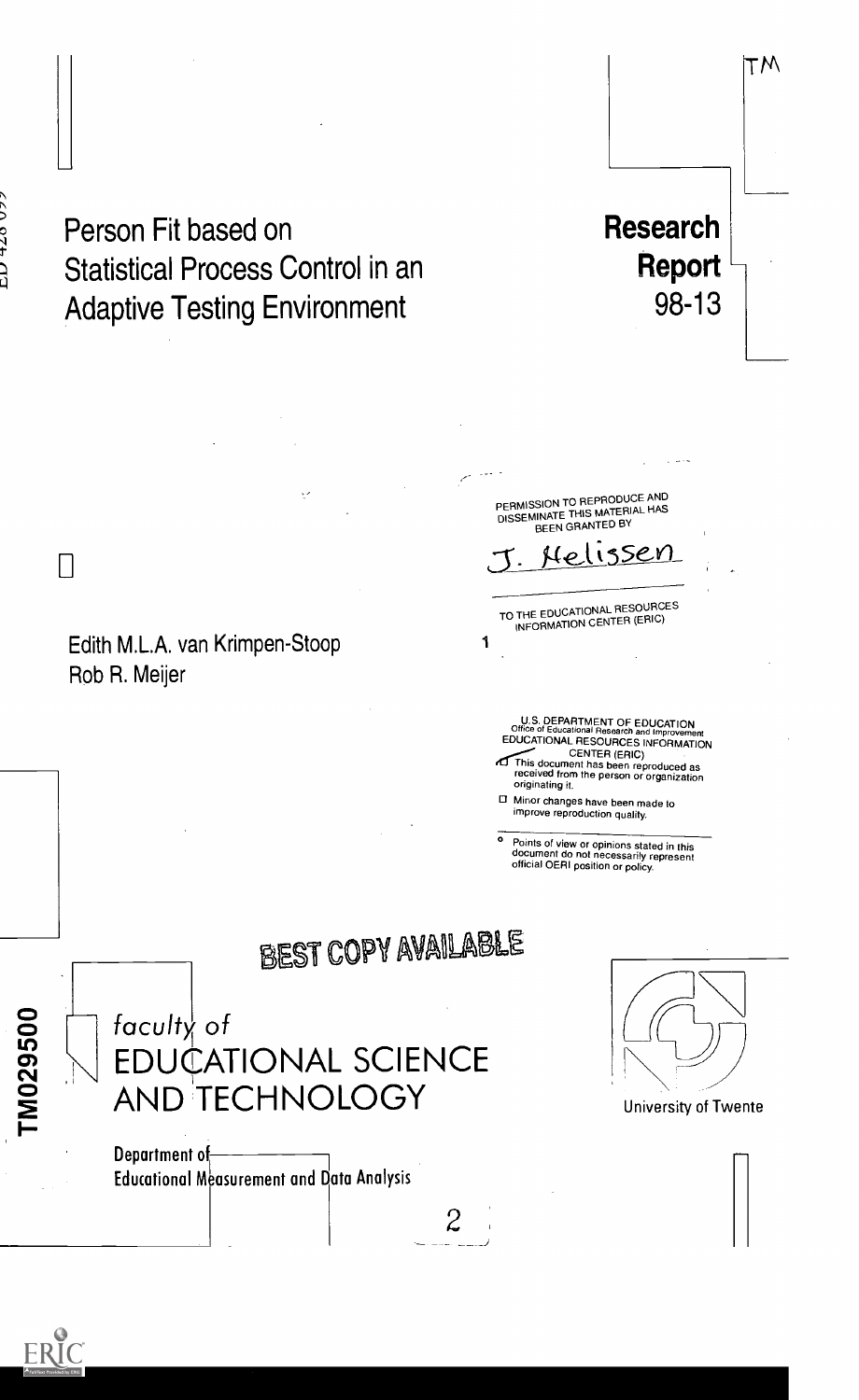## Person Fit Based on Statistical Process Control in an Adaptive Testing Environment

Edith M. L. A. van Krimpen-Stoop

l.

Rob R. Meijer

University of Twente

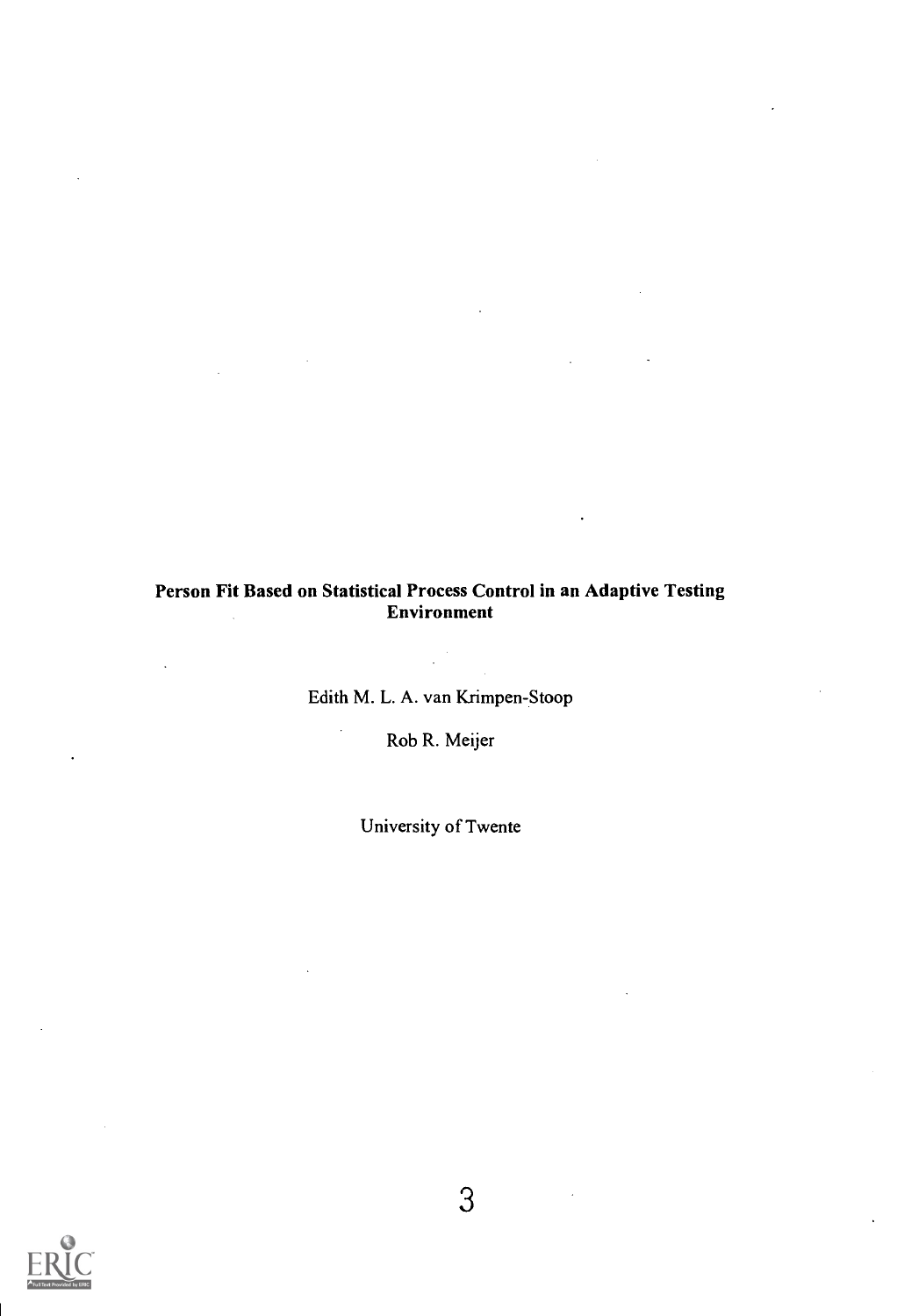# Person Fit Based on Statistical Process Control in an Adaptive Testing Environment

### Introduction

The aim of computerized adaptive testing (CAT) is to construct an optimal test for an individual examinee. To achieve this, the ability of the examinee is estimated during test administration and items are selected that match the current ability estimate. This is done using an item response theory (IRT) model that is assumed to describe an examinee's response behavior. It is questionable however, whether the assumed IRT model gives a good description for each individual's test behavior. For those individuals for whom this is not the case, as a measure of the ability level the current ability estimate may be inadequate and as a result the construction of an optimal test may be difficult.

There are all sorts of causes that may invalidate an ability estimate. For example, examinees may take a CAT to familiarize themselves with the questions to be asked and randomly guess the correct answers on almost all items in the test, or examinees may have preknowledge of some of the items in the item pool and correctly answer these items independent of their trait level and the item characteristics. These types of aberrant behavior may invalidate the ability estimate and it seems therefore useful to investigate the fit of a score pattern to the test model. Research with respect to methods that provide information about the fit of a score pattern to a test model is usually referred to as appropriateness measurement or person-fit measurement. Most studies in this area are, however, in the context of paper-andpencil (P&P) tests. As will be argued below, the application of person-fit theory presented in the context of P&P tests cannot simply be generalized to CAT.

The aim of this article is to first give an introduction to existing person-fit research in the context of P&P tests, then to discuss some specific problems regarding person fit in the context of CAT, and finally to explore some new methods to investigate person-fit in a CAT environment.

### Person Fit and Paper and Pencil Tests

Three methods have been proposed to investigate the fit of an examinee to an IRT model: person-fit statistics, person-fit tests, and the person response function.

In IRT, the probability of obtaining a correct answer on item  $i$  (  $i = 1, ..., n$ ) is explained by an examinee's latent trait value  $(\theta)$  and the characteristics of the item (Hambleton 4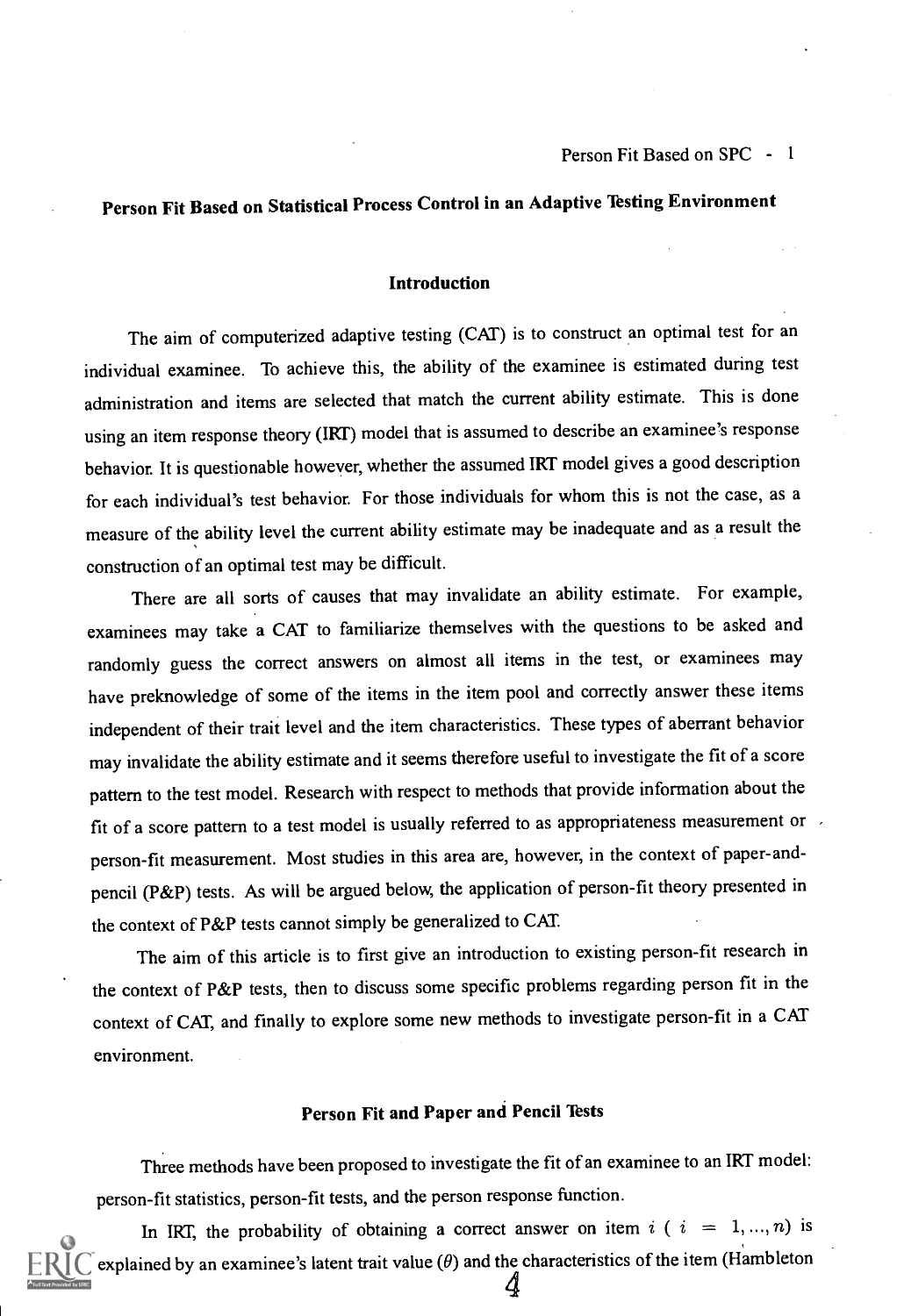& Swaminathan, 1985). Let  $U_i$  denote the binary  $(0, 1)$  response to item i,  $a_i$  the item discrimination parameter,  $b_i$  the item difficulty parameter, and  $c_i$  the item guessing parameter. The probability of correctly answering an item according to the three-parameter logistic IRT model (3PLM) is defined by

$$
P(U_i = 1 | \theta) = P_i(\theta) = c_i + (1 - c_i) \frac{\exp [a_i (\theta - b_i)]}{1 + \exp [a_i (\theta - b_i)]}.
$$

When  $c_i = 0$ , the 3PLM becomes the two-parameter logistic IRT model (2PLM):

$$
P_i(\theta) = \frac{\exp\left[a_i\left(\theta - b_i\right)\right]}{1 + \exp\left[a_i\left(\theta - b_i\right)\right]}.\tag{1}
$$

## Person-Fit Statistics

Most person-fit research has been conducted using fit statistics. A general form in which most person-fit statistics can be expressed is

$$
\sum_{i=1}^{n}\left[U_{i}-P_{i}\left(\theta\right)\right]w_{i}\left(\theta\right),\tag{2}
$$

where  $w_i(\theta)$  is a suitable weight (see, e.g., Snijders, 1998). Note that, as a result of dichotomous items  $U_i^2$  equals  $U_i$ ; thus, statistics of the form

$$
\sum_{i=1}^{n} \left[ U_i - P_i(\theta) \right]^2 v_i(\theta),
$$

can be re-expressed as statistics of the form in Equation 2. The expected value of the statistic equals 0 and often the variance is taken into account to obtain a standardized version of the statistic. For example, Wright

$$
w_{i}\left(\theta\right)=\frac{1}{nP_{i}\left(\theta\right)\left[1-P_{i}\left(\theta\right)\right]}
$$

was taken resulting in

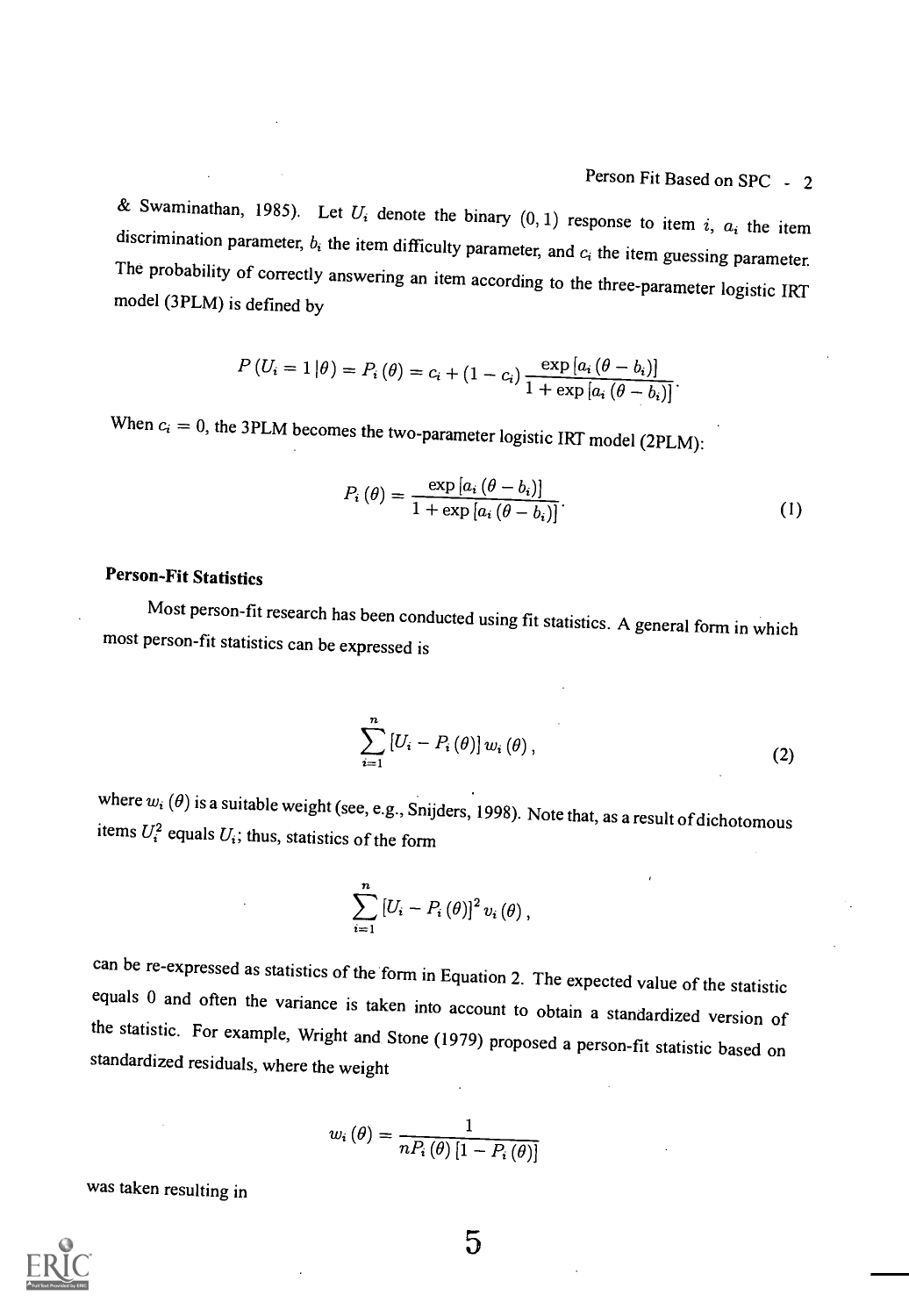## Person Fit Based on SPC - 3

$$
V = \sum_{i=1}^{n} \frac{\left[U_i - P_i(\theta)\right]^2}{n P_i(\theta) \left[1 - P_i(\theta)\right]}.
$$
\n(3)

V can be interpreted as the corrected mean of squared standardized residuals based on  $n$  items; relatively large values of  $V$  point to a deviant item score pattern.

Most studies in the literature have been conducted using some suitable function of the log likelihood function

$$
l = \sum_{i=1}^{n} \{ U_i \ln P_i(\theta) + [1 - U_i] \ln [1 - P_i(\theta)] \}.
$$

This statistic, first proposed by Levine & Rubin (1979), was further developed by Drasgow, Levine, and Williams (1985). Two problems exist when using  $l$  as a fit statistic. The first problem is that the numerical values of  $l$  depend on the trait level. As a result, examinees may or may not be classified as aberrant depending on the trait level. A second problem is that for classifying a response pattern as aberrant, a distribution of the statistic is needed. Using a distribution, the probability of exceedance or significance probability can be determined. Because large negative values of  $l$  indicate aberrance, the significance probabilities in the left tail of the distribution are of interest.

To overcome both problems Drasgow, Levine, and Williams (1985) proposed a standardized version of  $l, l_z$ , that was less confounded with the trait level and was assumed to be standard normally distributed for long tests due to the central limit theorem

$$
l_z = \frac{l - E(l)}{\left[\text{var}\left(l\right)\right]^{\frac{1}{2}}},
$$

where  $E(l)$  and var  $(l)$  denote the expectation and variance of l, respectively. These quantities are given by

$$
E(l) = \sum_{i=1}^{n} \left\{ P_i(\theta) \ln P_i(\theta) + [1 - P_i(\theta)] \ln [1 - P_i(\theta)] \right\},\,
$$

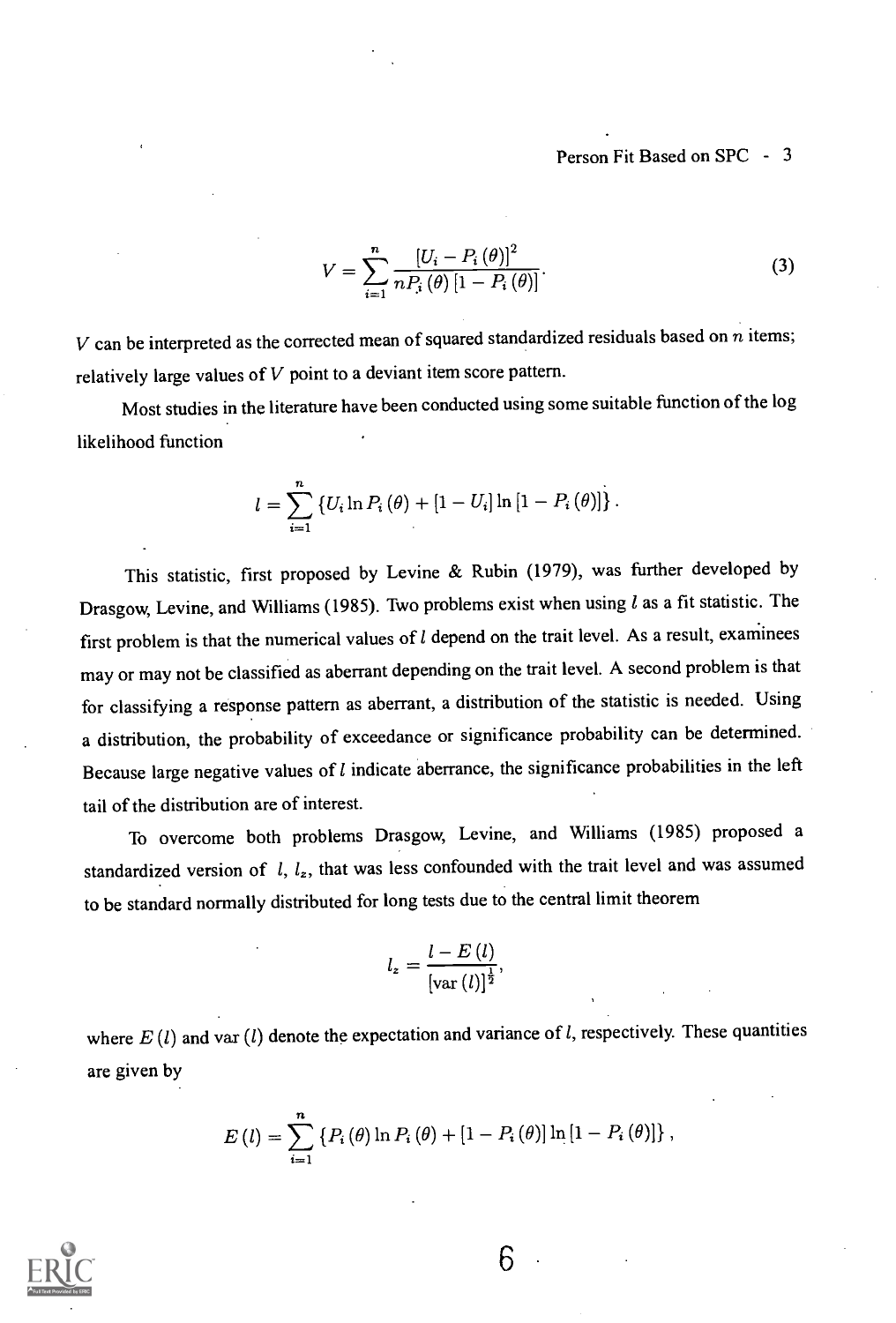$\text{var}\left(l\right)=\sum P_{i}\left(\theta\right)\left[1-P_{i}\left(\theta\right)\right]\left|\ln\frac{P_{i}(\theta)}{1-P_{i}\left(\theta\right)}\right|^{-1}.$  $i=1$ 

However, as argued by Molenaar and Hoijtink (1990)  $l_z$  is standard normally distributed for long tests when true  $\theta$  is used, but in practice  $\theta$  is replaced by its estimate  $\hat{\theta}$ , which effects the distribution of  $l_z$ . This was shown in Molenaar and Hoijtink (1990) and also in van Krimpen-Stoop and Meijer (in press). It both studies it was found that when maximum likelihood estimation was used to estimate  $\theta$ , the variance of  $l_z$  was smaller than expected under the standard normal distribution. In particular for short tests and tests of moderate length (tests of 50 items or less) the variance was found to be seriously reduced. As a result, the statistic was very conservative in classifying score patterns as aberrant. In the context of the Rasch (1960) model, Molenaar & Hoijtink (1990) proposed three approximations to the distribution of  $l$  conditional on the total score: using (1) complete enumeration, (2) Monte Carlo simulation, and (3) a chi-square distribution, where the mean, standard deviation, and skewness of  $l$  were taken into account. These approximations are conditional on the total score which in the Rasch model is a sufficient statistic for  $\theta$ . Recently, Snijders (1998) derived the asymptotic distribution for a family of person-fit statistics that are linear in the item responses and in which  $\theta$  is replaced by  $\hat{\theta}$ .

For a review of person-fit statistics, see Meijer and Sijtsma (1995).

#### Person-Fit Tests

A second way to investigate the fit of a score pattern is to test the null model of normal response behavior against an alternative model of aberrant response behavior. Levine and Drasgow (1988) proposed a method for the identification of aberrant persons which was statistical optimal; that is, no other method can achieve a higher rate of detection at the same Type I error rate. They calculated a likelihood ratio statistic that provides the most powerful test for the null hypothesis that an item score pattern is normal versus the alternative hypothesis that it is aberrant. Here, the researcher in advance has to specify a model for normal behavior and a model that specifies a particular type of aberrant behavior. Klauer (1991, 1995) followed the same strategy and used uniformly most powerful tests in the context of the Rasch model to test against person-specific item discrimination, violations against local stochastic independence, and unidimensionality.



7

and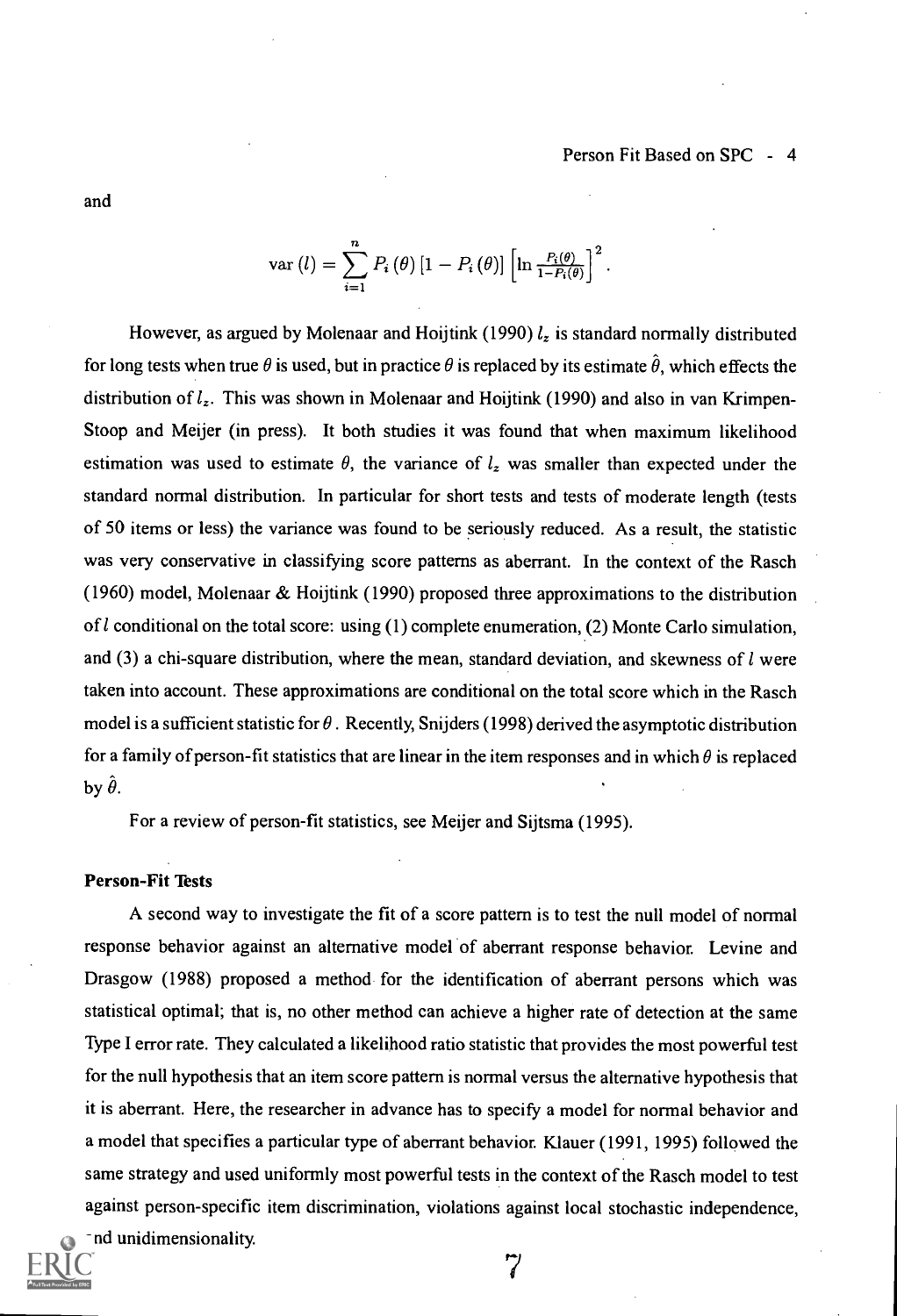#### Person Response Function

A third alternative to investigate person fit is to use a person response function (PRF). A PRF gives the probability of a correct response for a person with a fixed  $\theta$  as a function of b. In IRT, the item response function is assumed to be a nondecreasing function of  $\theta$ , whereas the PRF is assumed to be nonincreasing in b. The fit of an examinees score pattern can be investigated by comparing the observed and expected PRF. Large differences between observed and expected PRFs may indicate nonfitting response behavior. Let  $n$  items be ordered by their b-values and let item rank numbers be assigned accordingly, such that

$$
b_1
$$

Furthermore, let  $\hat{\theta}$  be the maximum likelihood estimate of  $\theta$  under the 3PLM. Choose n such that  $A_r$   $(r = 1, ..., R)$  ordered classes can be formed, each containing m items; thus  $A_1 = \{1, ..., m\}$ ,  $A_2 = \{m+1, ..., 2m\}$ , ...,  $A_R = \{k - m + 1, ..., k\}$ . Within each class, for a particular  $\theta$  value the difference of observed and expected correct scores is taken and this difference is divided by the number of items in the subtest. Using  $E\left(U_i|\hat{\theta}\right) = P_i\left(\hat{\theta}\right)$ , this yields

$$
D_s\left(\hat{\theta}\right) = m^{-1} \sum_{i \in A_s} \left[ U_i - P_i\left(\hat{\theta}\right) \right], \ all \ s = 1, ..., S.
$$

Next, the Ds are added across subtests, which yields

$$
D\left(\hat{\theta}\right) = \sum_{s=1}^{S} D_s\left(\hat{\theta}\right).
$$

 $D(\hat{\theta})$  was taken as a measure of an individual's fit to the model by Trabin and Weiss (1983). For example, if an examinee copies the answers to the most difficult items, the scores on the most difficult subtests are likely to be substantially higher than predicted by the expected PRF. Nering and Meijer (1998) compared the PRF approach with the  $l_z$  statistic using simulated data and found that the detection rate of  $l_z$  in most cases was higher than using the PRF. They suggested that the PRF and  $l_z$  can be used in a complementary way: misfitting score patterns can be detected using  $l_z$ , and differences between expected and observed PRFs can be used to retrieve more information at a subtest level. Klauer and Rettig (1990) statistically refined the methodology of Trabin and Weiss (1983).

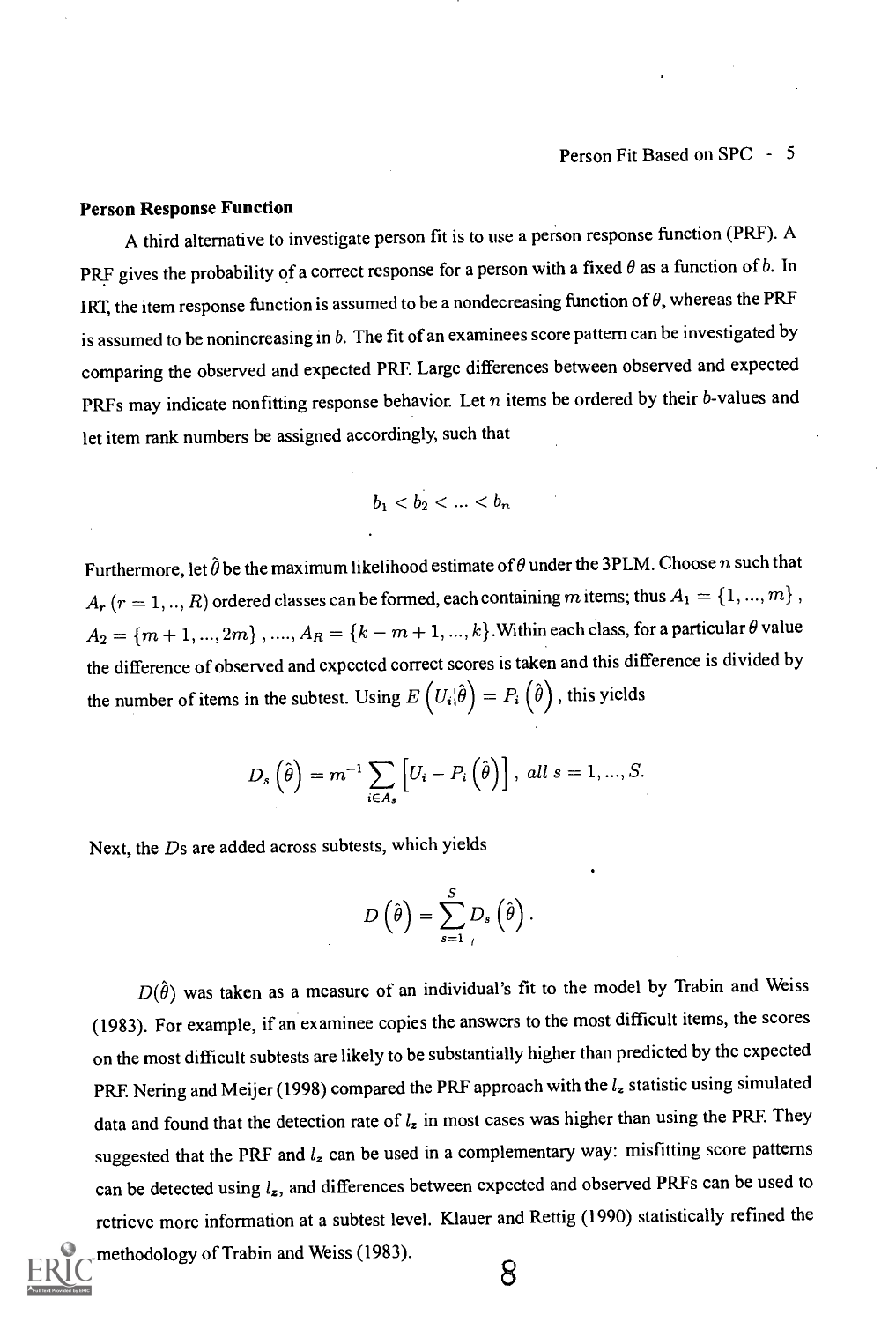# Person Fit in Computerized Adaptive Testing

To investigate the fit of a score pattern in a CAT one obvious option is to use one of the methods proposed for P&P tests. However, research conducted with these methods in a CAT showed that this is not straightforward. Nering (1997) evaluated the first four moments of the distribution of  $l_z$  for a CAT. His results were in concordance with the results using P&P tests: the variance and the mean were smaller than expected and the distributions were negatively skewed. As a result the normal approximation in the tails of the distribution was inaccurate. Van Krimpen-Stoop and Meijer (in press) simulated the distributions of  $l_z$  and  $l_z^*$ , an adapted version of  $l_z$  in which the variance was corrected for  $\hat{\theta}$  according to the theory presented in Snijders (1998). They simulated item scores with a fixed set of administered items and item scores generated according to a stochastic design, where the choice of the administered items depended on the responses to the previous items administered. Results indicated that the distribution of  $l_z$  and  $l_z^*$  differed substantially from the theoretical distribution although the item characteristics and the test length determined the severeness of the difference. Glas, Meijer, and van Krimpen (1998) adapted the person tests discussed by Klauer (1995) to the 2PLM and investigated the detection rate of these statistics in a CAT. They found very low detection rates for most simulated types of aberrant response behavior: the detection rates varied between 0.01 and 0.24 at significance level  $\alpha = 0.10$  (one-sided).

A possible explanation for these results is that the characteristics of a CAT are unfavorable for the assessment of person fit using existing person-fit statistics. The first problem is that a CAT contains relatively few items compared to a P&P test. Because the detection rate of a person-fit statistic is sensitive to test length - longer tests will result in higher detection rates (e.g., Meijer, Molenaar, & Sijtsma, 1993) - the detection rate for a CAT will, in general, be lower than for P&P tests. A second problem is that almost all person-fit statistics use the spread in the item difficulties: generally speaking, aberrant response behavior consists of many 0 scores to easy items and many 1 scores to difficult items. In a CAT, the spread in the item difficulties is relatively modest: in particular at the end of the test when  $\hat{\theta}$  is close to true  $\theta$ , items with similar item difficulties will be selected and as a result it is difficult to distinguish normal from aberrant score patterns.

An alternative to the use of P&P person-fit statistics is to use statistics that are especially designed for CAT Few examples of research using such statistics exist. McLeod and Lewis (1998) discussed a Bayesian approach for the detection of a specific kind of aberrant response behavior, namely for examinees with preknowledge of the items. They proposed to use a 9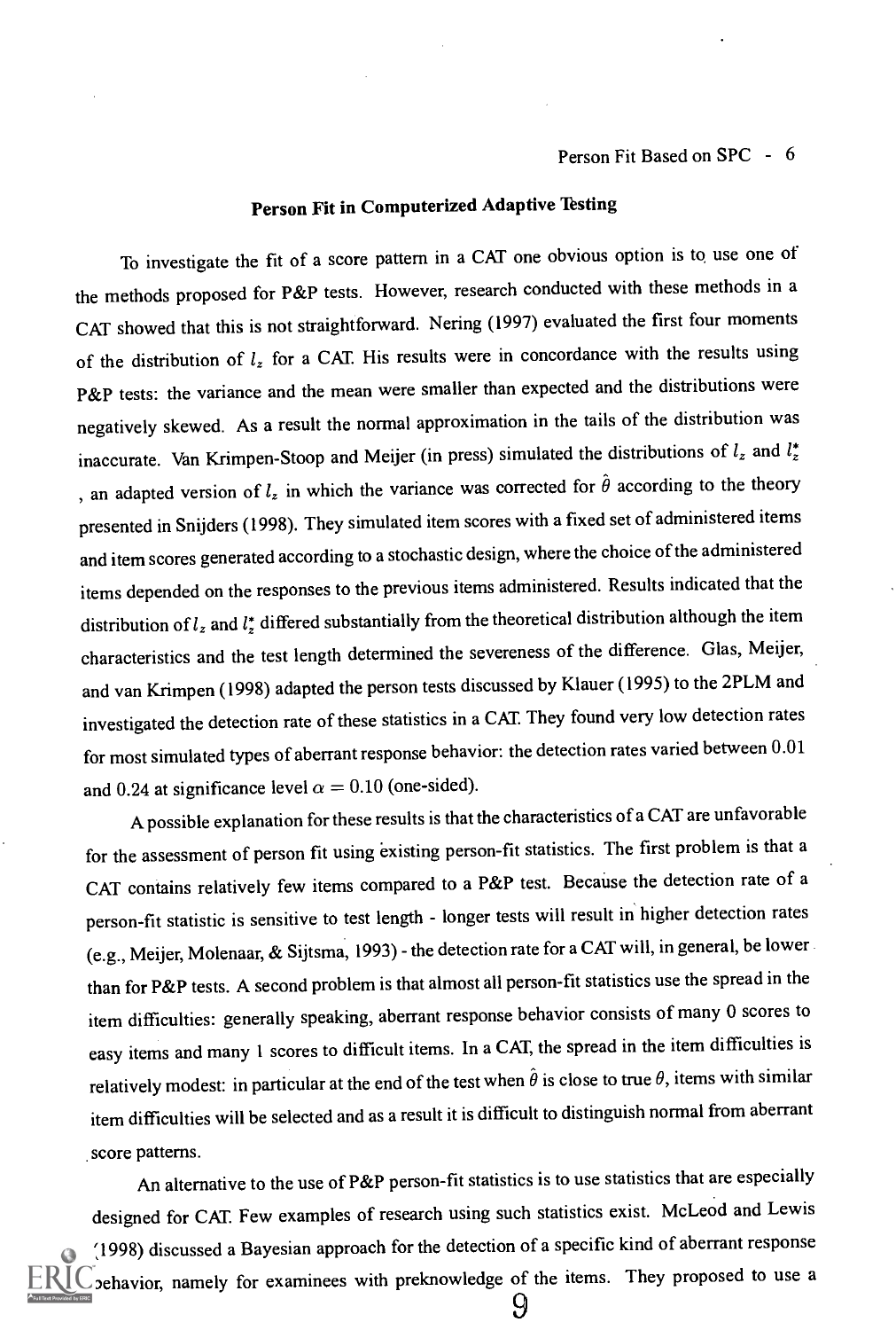posterior log-odds ratio as a method for detecting item preknowledge in a CAT However, the effectiveness of this ratio to detect aberrant response patterns was unclear because of the absence of a distribution and critical values of the log-odds ratio.

Below we will explore the usefulness of new methods to investigate person-fit in CAT We will propose new statistics that can be used in a CAT and that are based on theory from Statistical Process Control. Also, the results of simulation studies investigating the critical values and detection rates of the statistics will be presented.

## Statistical Process Control

In this section theory from Statistical Process Control (SPC) is introduced.. SPC is often used to control production processes. Consider, for example, the process of producing tea bags, where each tea bag has a certain weight. Too much tea in each bag is undesirable because of the increasing costs of material (tea) for the company. On the other hand, the customers will complain when there is too few tea in the bags. Therefore, the weight of the tea bags need to be controlled during the production process. This can be done using techniques from SPC.

A (production) process is in state of statistical control if the variable being measured has a stable distribution. A technique from SPC that is effective in detecting small shifts in the mean of the variable being measured, is the cumulative sum (CUSUM) procedure, originally proposed by Page (1954). In a CUSUM procedure, sums are accumulated, but only if they exceed 'the goal value' by more than d units. Let  $Z_t$  be the value of statistic Z (e.g., the standardized mean weight of tea bags) obtained from a sample of size  $N$  at time point  $t$ . Furthermore, let  $d$  be the reference value, and  $h$  some threshold. Then, the two-sided CUSUM procedure can be written in terms of  $C_t^H$  and  $C_t^L$ , where

$$
C_1^H = \max [0, Z_1 - d]
$$
  
\n
$$
C_2^H = \max [0, (Z_1 - d) + (Z_2 - d)]
$$
  
\n
$$
= \max [0, (Z_2 - d) + C_1^H]
$$
  
\n
$$
C_3^H = \max [0, (Z_3 - d) + C_2^H]
$$
  
\n........  
\n
$$
C_t^H = \max [0, (Z_t - d) + C_{t-1}^H],
$$



 $1<sub>0</sub>$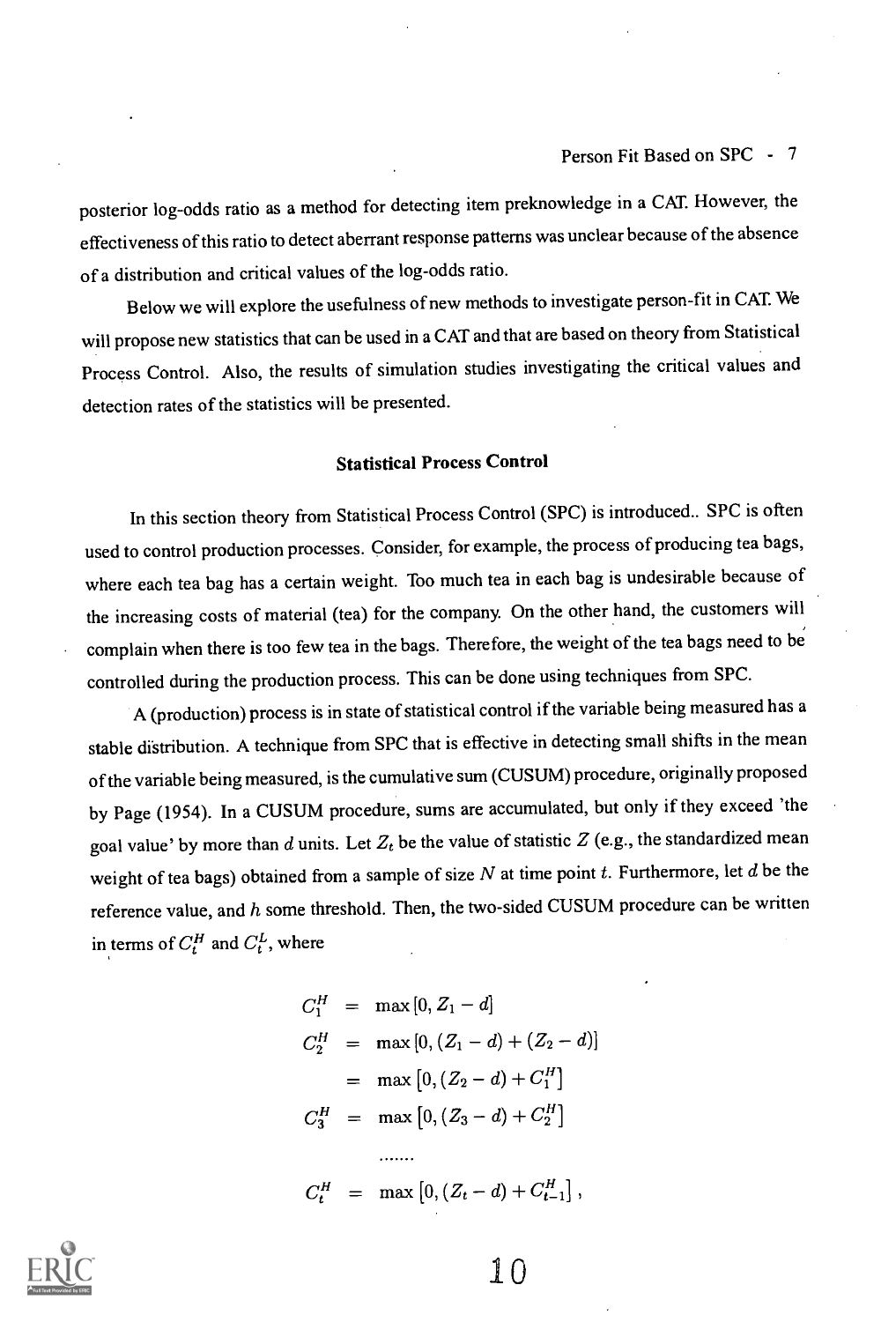and analogously

$$
C_t^L = \min\left[0, (Z_t + d) + C_{t-1}^L\right],
$$

with starting values  $C_0^H = C_0^L = 0$ . Note that the cumulations can be running on both sides concurrently. The sum of consecutive positive values of  $Z_t - d$  is reflected by  $C_t^H$  and the sum of consecutive negative values of  $Z_t + d$  by  $C_t^L$ . Thus, as soon as  $|Z_t| > d$  the CUSUM procedure starts. The process is 'out-of-control' when  $C^H > h$  or  $C^L < -h$  and 'in-control' otherwise. This means that, after a number of consecutive positive or negative values of the statistic, the process can become 'out-of-control'.

One assumption underlying the CUSUM procedure is that the  $Z_t$ -values are approximately standard normally distributed; the values of  $d$  and  $h$  are based on this assumption. The value of d is usually selected as one-half of the mean shift (in  $Z_t$ -units) one wishes to detect; for example,  $d = 0.5$  is the appropriate choice for detecting a shift of one times the standard deviation of  $Z_t$ . In practice, CUSUM-charts with  $d = 0.5$  and  $h = 4$  or  $h = 5$  are often used (for a reference of the rationale see Montgomery, 1991, p.295). Setting these values for d and h results in a significance level of approximately  $\alpha = 0.0027$  (two-sided). Note, that in person-fit research  $\alpha$  is fixed and critical values are derived from the distribution of the statistic. In this study, we will also use a fixed  $\alpha$  and derive critical values through simulation.

## CAT and Statistical Process Control

CUSUM procedures investigate strings of positive and negative values of a statistic. Person-fit statistics are often defined in terms of the difference between observed and expected scores, see Equation 2. A common used statistic is  $V$ , the mean of the squared standardized residuals based on  $n$  items, defined in Equation 3. One of the drawbacks of  $V$  is that negative and positive residuals can not be distinguished which in a CAT is interesting because a string of negative or positive residuals may indicate aberrant behavior. For example, suppose an examinee with an average  $\theta$ -value responds to a test and during test administration the examinee becomes more and more careless because he/she becomes tired. As a result, in the first part of the test the responses will be an alternation of zeros and ones, whereas in the second part of the test more and more items are incorrectly answered due to carelessness; thus, in the second part of the test, consecutive negative residuals may occur.

Sums of consecutive negative or positive residuals can be investigated using a CUSUM procedure. This can be explained as follows. A CAT can be viewed as a multistage test, where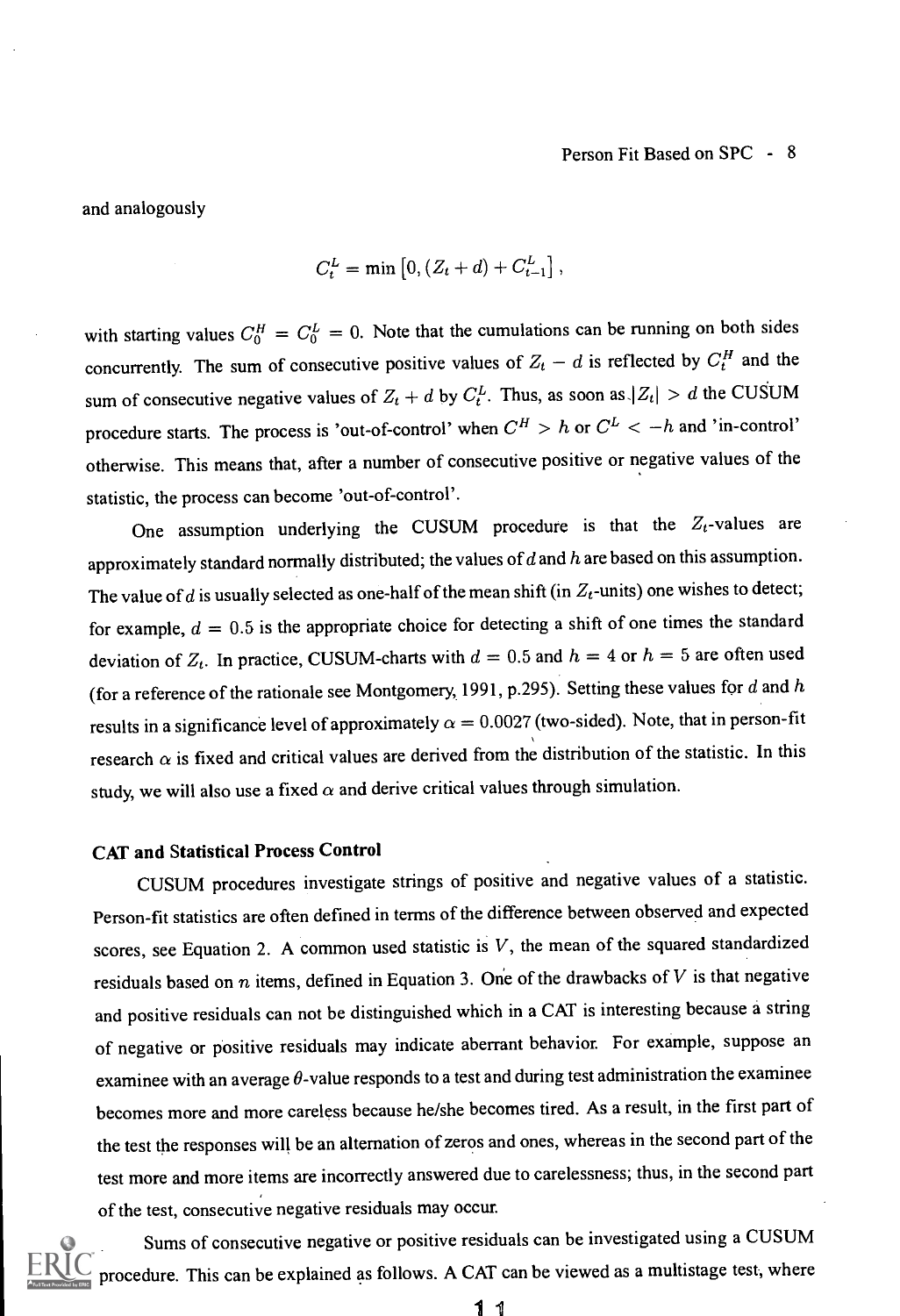each item is a stage and each stage can be seen as a timepoint; at each stage a response to one item is given. Let  $i_k$  denote the kth item in the CAT; that is, k is the stage of the CAT. Further, let the statistic  $T_k$  be a function of the residuals at stage k, n the final test length, and let, without loss of generality, the reference value d be equal to 0. Below, some examples of statistic  $T$ are proposed. For each examinee, at each stage  $k$  of a CAT, the CUSUM procedure can be determined as

$$
C_k^H = \max\left[0, T_k + C_{k-1}^H\right],\tag{4}
$$

$$
C_t^L = \min\left[0, T_k + C_{k-1}^L\right], \text{ and } (5)
$$

$$
C_0^H = C_0^L = 0,\t\t(6)
$$

where  $C^H$  and  $C^L$  reflect the sum of consecutive positive and negative residuals, respectively. Let  $UB$  and  $LB$  be some appropriate upper and lower bound, respectively. Then, when  $C^H$  > UB or  $C^L$  < LB the response pattern can be classified as nonfitting the model, otherwise, the response pattern is normal.

### Some Person-Fit Statistics

Let  $S_k$  denote the set of items administered as the first k items in the CAT and  $R_k =$  $\{1, ..., I\} \backslash S_{k-1}$  the set of remaining items in the pool; from  $R_k$  the kth item in the CAT is administered. A principle of CAT is that  $\theta$  is estimated at each stage k based on the responses to the previous administered items; that is, the items in set  $S_{k-1}$ . Let  $\hat{\theta}_{k-1}$  denote the estimated  $\theta$  at stage  $k-1$  and  $\hat{\theta}_n$  the final estimate of  $\theta$ . Then, based on this value  $\hat{\theta}_{k-1}$ , the item for the next stage, k, is selected from  $R_k$ . The probability of correctly answering item  $i_k$ , according to the 2PLM, evaluated at  $\hat{\theta}_{k-1}$  can be written as

$$
P_{i_k}\left(\hat{\theta}_{k-1}\right) = \frac{\exp\left[a_{i_k}\left(\hat{\theta}_{k-1} - b_{i_k}\right)\right]}{1 + \exp\left[a_{i_k}\left(\hat{\theta}_{k-1} - b_{i_k}\right)\right]}.\tag{7}
$$

Two sets of four statistics, all corrected for test length and based on the difference between observed and expected item scores, are proposed. The first four statistics,  $T^1$  through  $T^4$ , are proposed to investigate the sum of consecutive positive or negative residuals in an on-line situation, when the test length of the CAT is fixed. These four statistics use as expected score the rrobability of correctly answering the item, evaluated at the updated ability estimate, defined

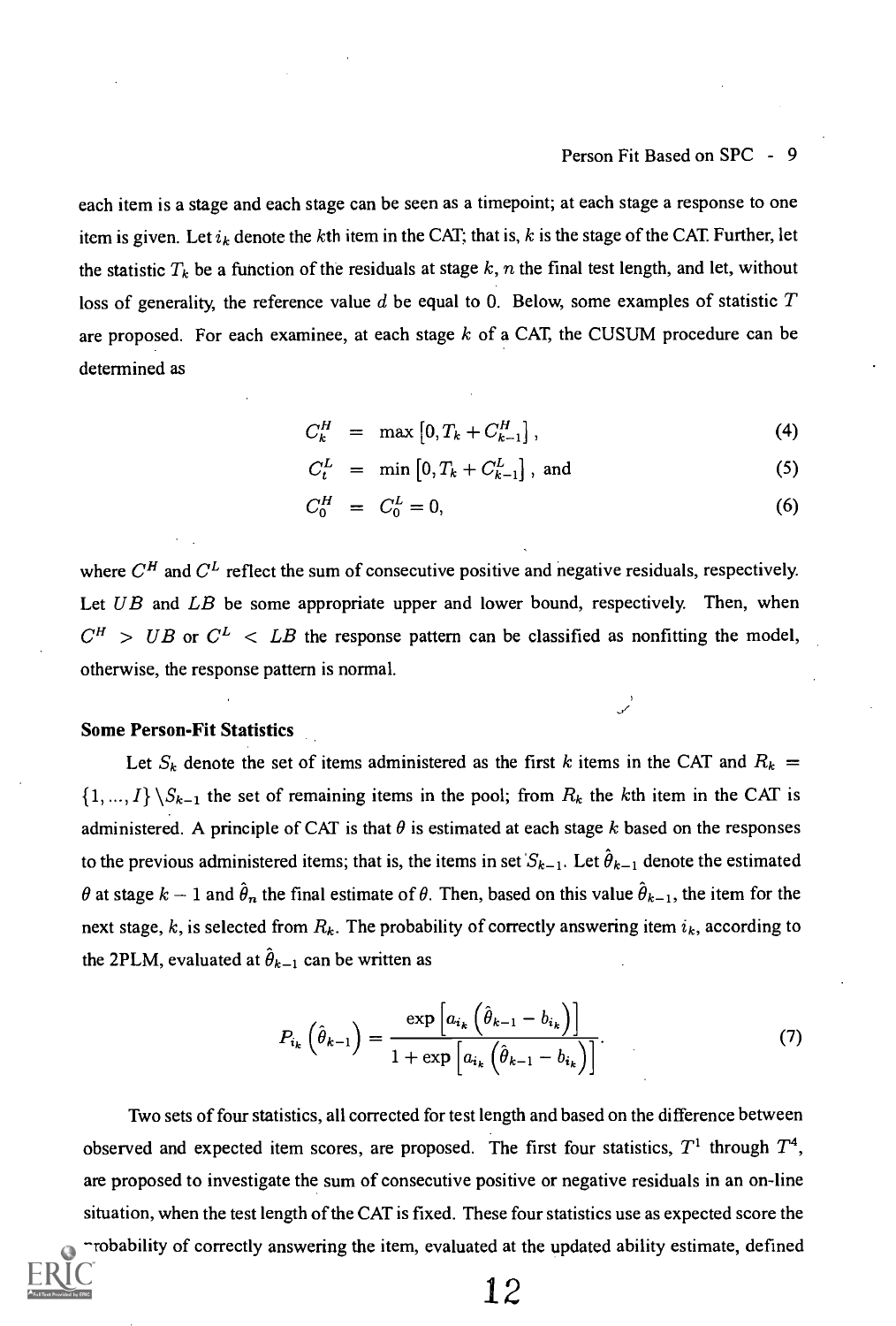in Equation 7. The other four statistics,  $T^5$  through  $T^8$ , use as expected score the probability of correctly answering the item, evaluated at the final ability estimate  $\hat{\theta}_n$ . As a result of using  $\hat{\theta}_n$ instead of  $\hat{\theta}_k$ , the development of the accumulated residuals can no longer be investigated in an on-line situation.

All statistics are based on the general form defined in Equation 2: a particular statistic is defined by choosing a particular weight. In line with the literature on person fit in P&P tests, see for example Equation 3, two statistics are proposed where the residual  $U - P(\cdot)$  is weighted by the estimated standard deviation,  $[P(\cdot)(1-P(\cdot))]^{-\frac{1}{2}}$ .

In order to construct person-fit statistics that are sensitive for nonfitting behavior in the beginning part of the CAT, two statistics are proposed where the residual is weighted by reciprocal of the square root of the test information function containing the items administered up to and including stage  $k$ . This information function is a monotone increasing function of the stage of the CAT and as a result, the residuals in the beginning of the test become a larger weight than the residuals in the last part of the CAT

Also, two statistics are proposed to detect nonfitting behavior at the end of the CAT Here, the residuals are multiplied by the square root of the stage of the CAT,  $\sqrt{k}$ . Due to the increasing function  $\sqrt{k}$ , the residuals at the beginning of the CAT are less weighted than residuals at the later part of the CAT

Define

$$
T_{k}^{1} = \frac{1}{n} \left\{ U_{i_{k}} - P_{i_{k}} \left( \hat{\theta}_{k-1} \right) \right\},
$$
  
\n
$$
T_{k}^{2} = T_{k}^{1} \times \left\{ P_{i_{k}} \left( \hat{\theta}_{k-1} \right) \left[ 1 - P_{i_{k}} \left( \hat{\theta}_{k-1} \right) \right] \right\}^{-\frac{1}{2}},
$$
  
\n
$$
T_{k}^{3} = T_{k}^{1} \times \left\{ I \left( \hat{\theta}_{k-1} \right) \right\}^{-\frac{1}{2}},
$$
 and  
\n
$$
T_{k}^{4} = \sqrt{k} \times T_{k}^{1},
$$

where  $I(\hat{\theta}_k)$  is the test information function according to the 2-PLM, of a test containing the items administered up to and including stage k, evaluated at  $\hat{\theta}_k$ ; that is,

$$
I\left(\hat{\theta}_k\right) = \sum_{i_g \in S_k} I_{i_g} \left(\hat{\theta}_k, a_{i_g}, b_{i_g}\right) = \sum_{i_g \in S_k} a_{i_g}^2 P_{i_g} \left(\hat{\theta}_k\right) \left[1 - P_{i_g} \left(\hat{\theta}_k\right)\right].
$$

Thus,  $T_k^1$  is the residual of the response and the probability of a correct response to item  $i_k$ , where the probability is evaluated at the estimated ability at the previous stage;  $T_k^2$ ,  $T_k^3$ , and  $T_k^4$  $\frac{13}{2}$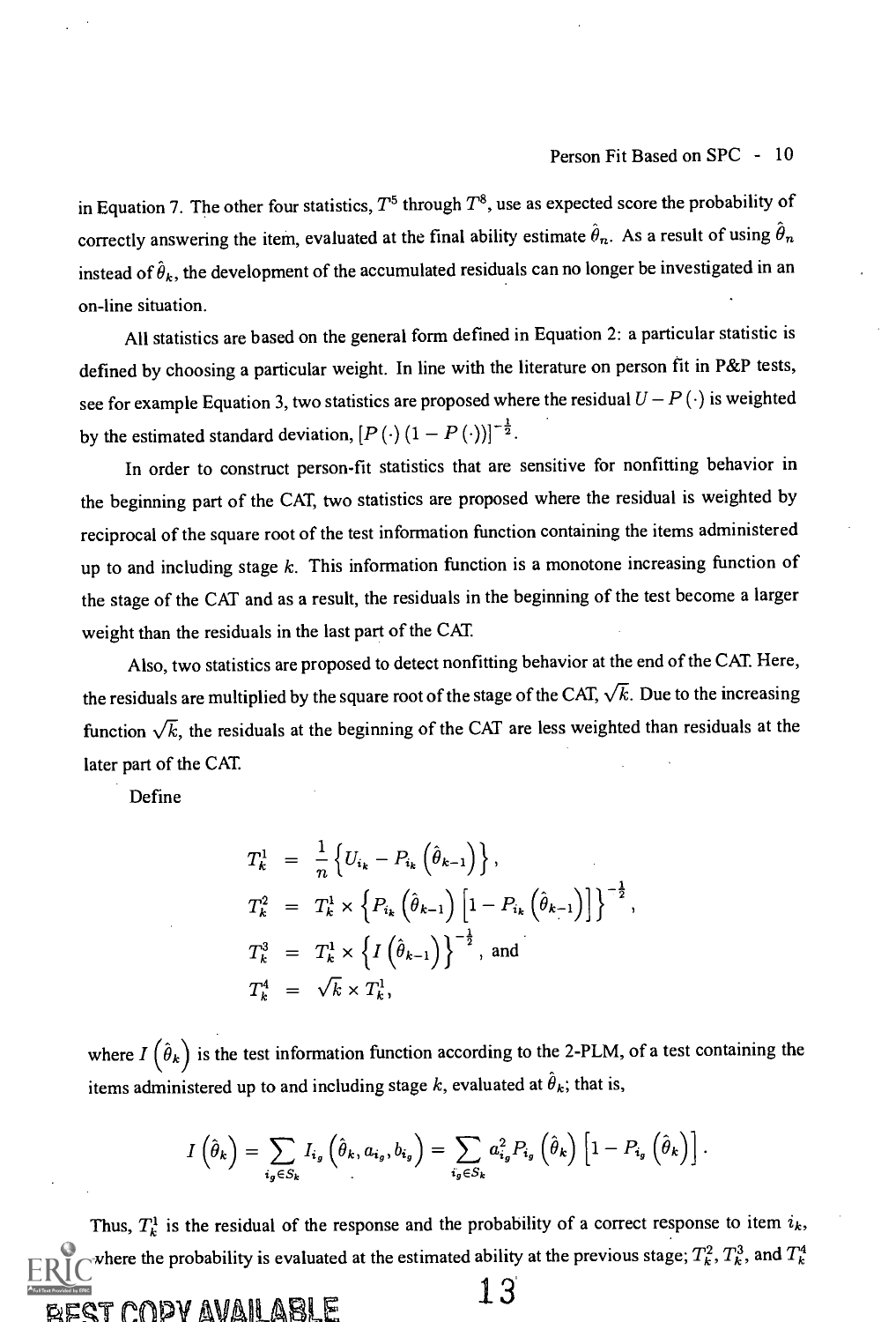are functions of these residuals. Due to the use of the updated ability estimate, the sequential nature of the CAT is taken into account.

Define

$$
T_k^5 = \frac{1}{n} \left\{ U_{i_k} - P_{i_k} \left( \hat{\theta}_n \right) \right\},
$$
  
\n
$$
T_k^6 = T_k^5 \times \left\{ P_{i_k} \left( \hat{\theta}_n \right) \left[ 1 - P_{i_k} \left( \hat{\theta}_n \right) \right] \right\}^{-\frac{1}{2}},
$$
  
\n
$$
T_k^7 = T_k^5 \times \left\{ I \left( \hat{\theta}_n \right) \right\}^{-\frac{1}{2}},
$$
 and  
\n
$$
T_k^8 = \sqrt{k} \times T_k^5,
$$

where  $I(\hat{\theta}_n)$  is the test information function, of a test containing the items administered up to and including stage i, evaluated at the final estimated ability,  $\hat{\theta}_n$ . Thus,

$$
I\left(\hat{\theta}_{n}\right)=\sum_{i_{g}\in S_{k}}I_{i_{g}}\left(\hat{\theta}_{n},a_{i_{g}},b_{i_{g}}\right)=\sum_{i_{g}\in S_{k}}a_{i_{g}}^{2}P_{i_{g}}\left(\hat{\theta}_{n}\right)\left[1-P_{i_{g}}\left(\hat{\theta}_{n}\right)\right].
$$

The statistics  $T^5$  through  $T^8$  are proposed to investigate the sum of consecutive negative or<br>positive residuals, evaluated at the final estimate  $\hat{\theta}_n$ . Due to the use of  $\hat{\theta}_n$  instead of  $\hat{\theta}_k$ , the<br>developme

statistic computed at each stage is approximately standard normally distributed. However, the<br>distributions of  $T^1$  through  $T^8$  are far from standard normal;  $T^1$  and  $T^5$  follow a binomial<br>distribution with only one study, the numerical values of the upper and lower bound are investigated through simulation, with the fixed values  $\alpha = 0.05$  and  $d = 0$ .

# A Simulation Study

The parametric CUSUM procedure investigates strings of correct or incorrect responses in a CAT. A drawback of the CUSUM procedure is the absence of guidelines for determination

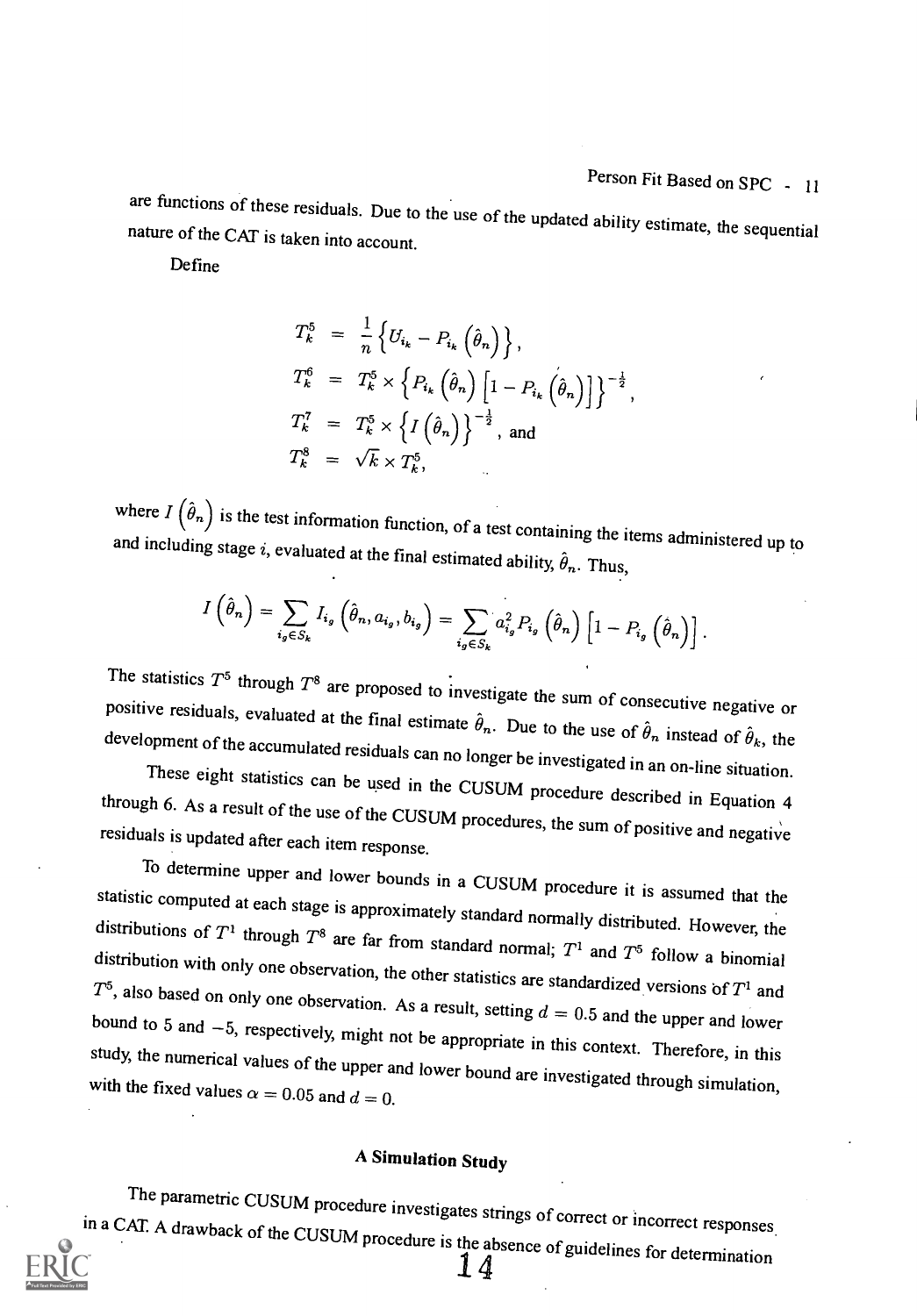of the upper and lower bound for nonnormally distributed statistics. Therefore, in Study 1, a simulation study was conducted to investigate the numerical values of the upper and lower threshold of the CUSUM procedures using statistics  $T<sup>1</sup>$  through  $T<sup>8</sup>$  across  $\theta$ -levels. When these bounds are independent of  $\theta$ , a fixed upper and lower bound for each statistic can be used. In Study 2, the detection rate of the CUSUM procedures with the statistics  $T<sup>1</sup>$  through  $T<sup>8</sup>$  for several types of nonfitting response behavior are investigated.

In this simulation study we use the 2PLM because it is less restrictive with respect to empirical data than the one-parameter logistic model and it does not have the estimation problems of the guessing parameter in the three-parameter logistic model (e.g., Baker, 1992, pp.109-112). The 2PLM has shown to have a reasonable fit to several achievement and personality data (e.g., Reise & Waller, 1990; Zickar & Drasgow, 1996). Furthermore, in these two studies true item parameters were used. This is realistic when item parameters are estimated using large samples: Molenaar and Hoijtink (1990) found no serious differences between true and estimated item parameters for samples consisting of 1, 000 examinees or more.

#### Study 1

#### Method

Five datasets consisting of 10,000 normal adaptive response vectors each were constructed at five different  $\theta$ -levels;  $\theta = -2, -1, 0, 1,$  and 2. An item pool of 400 items fitting the 2PLM with  $a_i \sim N(1; 0.2)$  and  $b_i \sim U(-3; 3)$  was used to generate the adaptive response vectors.

The normal response vector was simulated as follows. First, the true  $\theta$  of a simulee was set to a fixed  $\theta$ -level. Then, the first item of the CAT selected was the item with maximum information given  $\theta = 0$ . For this item,  $P(\theta)$ , according to Equation 1 was determined. To simulate the answer  $(1 \text{ or } 0)$ , a random number  $y$  from the uniform distribution on the interval [0, 1] was drawn; when  $y < P(\theta)$  the response to item i was set to 1 (correct response), 0 otherwise. The first four items of the CAT were selected with maximum information for  $\theta = 0$ , and based on the responses to these four items,  $\hat{\theta}$  was obtained using weighted maximum likelihood estimation (Warm, 1989). The next item selected was the item with maximum information given  $\widehat{\theta}$  at that stage. For this item,  $P(\theta)$  was computed, a response was simulated,  $\theta$  was estimated and another item was selected based on maximum information given  $\widehat{\theta}$  at that stage. This procedure was repeated until the test attained the length of 30 items.



For each simulee, eight different statistics,  $T<sup>1</sup>$  through  $T<sup>8</sup>$ , were used in the CUSUM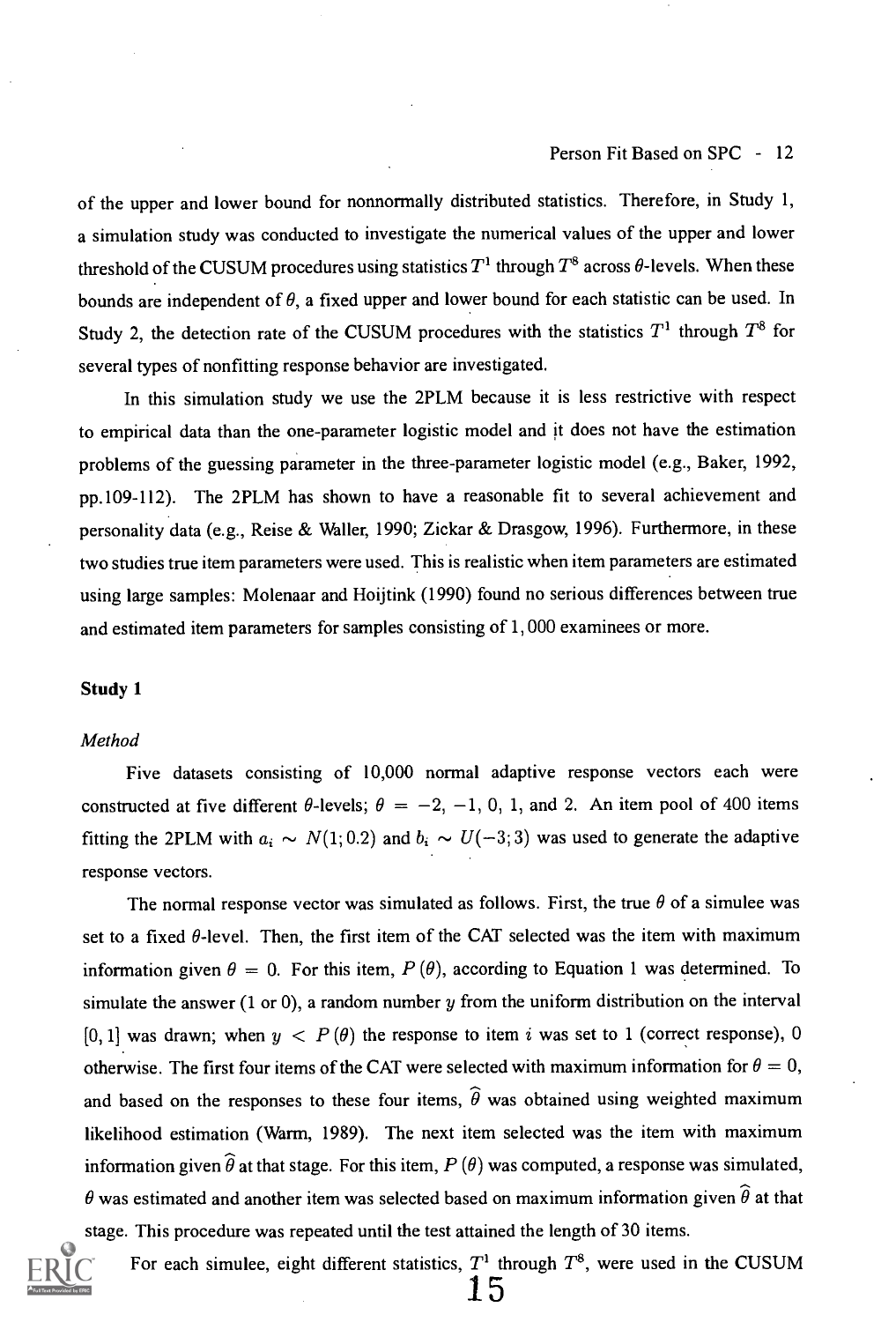## Person Fit Based on SPC - 13

procedure described in Equations 4, 5, and 6. Then, for each simulee and for each statistic,

$$
\max C^H = \max_{k} (C_k^H) \text{ and}
$$
  

$$
\min C^L = \min_{k} (C_k^L)
$$

were determined resulting in 10,000 values of  $C^H$  and  $C^L$  for each dataset and for each statistic. Then, for each dataset and each statistic, the upper bound,  $UB$ , was determined as the value of max  $C<sup>H</sup>$  for which 2.5% of the simulees had higher max  $C<sup>H</sup>$ -values and the lower bound, LB, was determined as the value of min  $C<sup>L</sup>$  for which 2.5% of the simulees had lower min  $C<sup>L</sup>$ values. That is, a two-sided test at  $\alpha \leq 0.05$  was conducted, where  $P(\max C^H \geq UB)$  =  $P(\min C^L \leq LB) = 0.025$ . In other words, for each statistic two bounds (upper and lower bound) per dataset were determined, where 5% of the simulees attained values outside these bounds.

When the bounds are stable across  $\theta$ , it becomes possible to use one fixed upper and one fixed lower bound for each statistic. Therefore, to construct fixed bounds, the weighted average of the upper and lower bound were calculated across  $\theta$  for each statistic, with different weights for different  $\theta$ -values; weights 0.05, 0.2, and 0.5, for  $\theta = \pm 2, \pm 1$ , and 0, respectively were used. These weights represent a realistic population distribution of abilities.

#### Results

In Table 1 the upper and lower bounds, at  $\alpha \leq 0.05$  (two-sided), of statistics  $T^1$  through  $T^8$  are tabulated at five different  $\theta$ -levels. Table 1 shows that, for most statistics the upper and lower bounds were stable across  $\theta$ -levels. For statistic  $T^7$ , the bounds were less stable across  $\theta$ -values. Table 1 also shows that, for most statistics except  $T^4$  and  $T^8$ , the weighted average bounds were approximately symmetrical around 0.

As a result of the stable bounds for almost all statistics across  $\theta$ , one fixed upper and lower bound can be taken as bounds for the CUSUM procedures.

#### Study 2

#### Method

To examine the detection rates for the eight proposed statistics, different types of nonfitting response behavior were simulated. Aberrant item scores were simulated for all items, and or the first or second part of the response pattern. Six datasets containing 1,000 nonfitting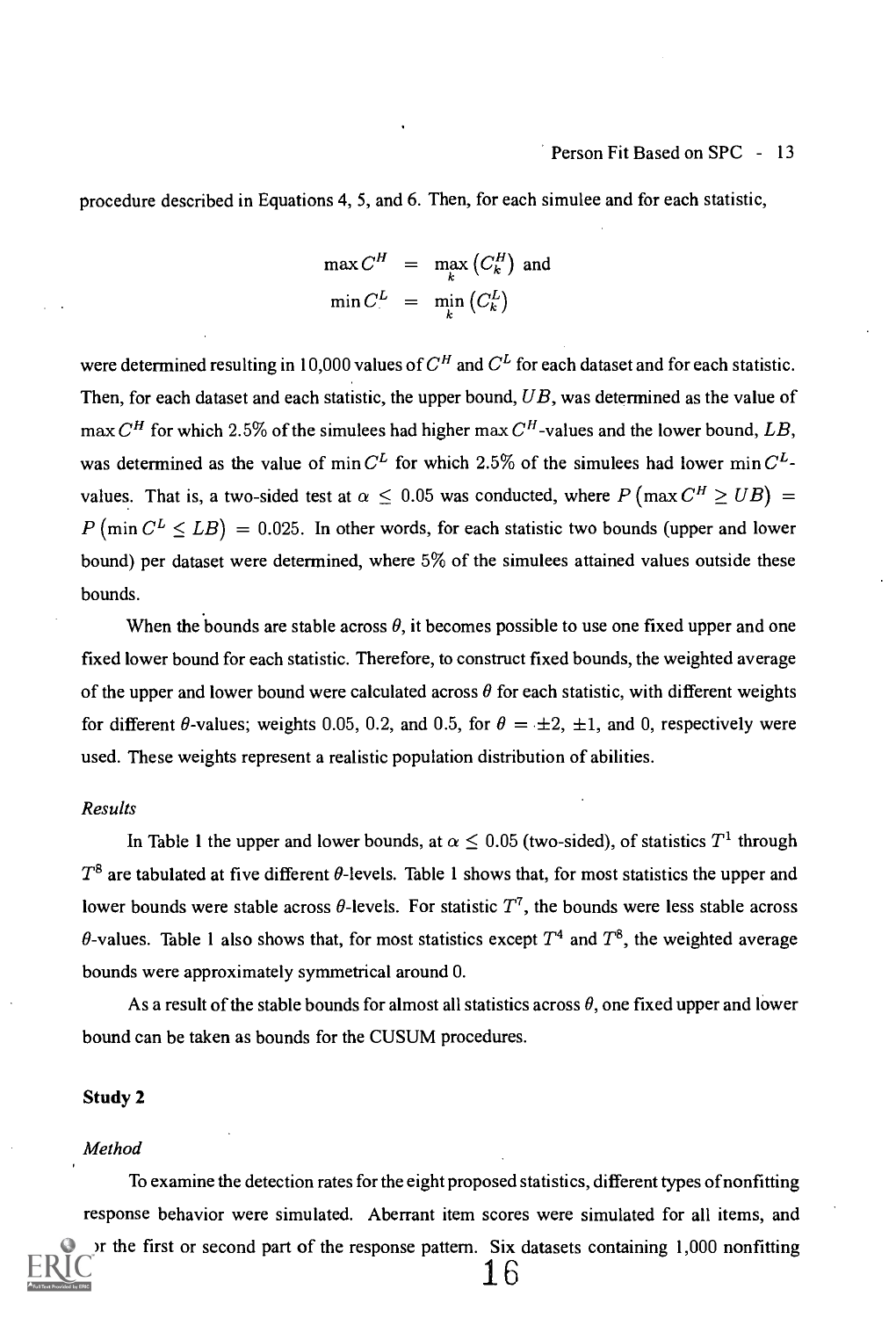adaptive response patterns were constructed; an item pool of 400 items with  $a_i \sim N (1.0; 0.2)$ and  $b_i \sim U (-3, 3)$  was used. The detection rate was defined as the proportion of nonfitting response patterns that were classified as aberrant. For each response vector, CUSUM procedures using  $T^1$  through  $T^8$  were performed; a response vector was classified as nonfitting when

$$
\begin{array}{lcl} \max C^H \left( T^q \right) & > & UB \left( T^q \right) \; \text{or} \\[2mm] \min C^L \left( T^q \right) & < & LB \left( T^q \right) \end{array}
$$

for  $q = 1, \dots 8$ . The upper and lower bounds for each statistic were set to the weighted average of the values presented in Table 1. To facilitate comparisons, a dataset containing 1,000 model fitting adaptive response patterns was constructed and the percentage of normal response vectors classified as aberrant was determined.

#### Types of aberrant response behavior

Random response behavior.

To investigate nonfitting behavior to all items of the test, random response behavior to all items was simulated. This type of response behavior may be the result of guessing the answers to the items of a test and was empirically studied by Van den Brink (1977). He described persons who took a multiple-choice test only to familiarize themselves with the questions that would be asked. Because returning an almost completely blank answering sheet may focus a teacher's attention on the ignorance of the examinee, each examinee randomly guessed the correct answers on almost all items of the test. "Guessing" simulees "were assumed to answer the items by randomly guessing the correct answers on each of the 30 items in the test with a probability of 0.2. This probability corresponds to the probability of obtaining the correct answer by guessing in a multiple-choice test with five alternatives per item.

Non-invariant ability.

To investigate nonfitting response behavior in the first or in the second half of the CAT, response vectors with a two-dimensional  $\theta$  were simulated (Klauer, 1991). It was assumed that during the first half of the test an examinee had another  $\theta$  value than during the second half. Carelessness, fumbling, or memorization of some items can be the cause of non-invariant abilities. Two datasets containing response vectors with a two-dimensional  $\theta$  were simulated by drawing two ability values,  $\theta_1$  and  $\theta_2$ , from a bivariate standard normal distribution; the correlation between the two values was modeled by the parameter  $\rho$ . Thus, during the first half If the test  $P(\theta_1)$  was used and during the second half  $P(\theta_2)$  was used to simulate the responses 17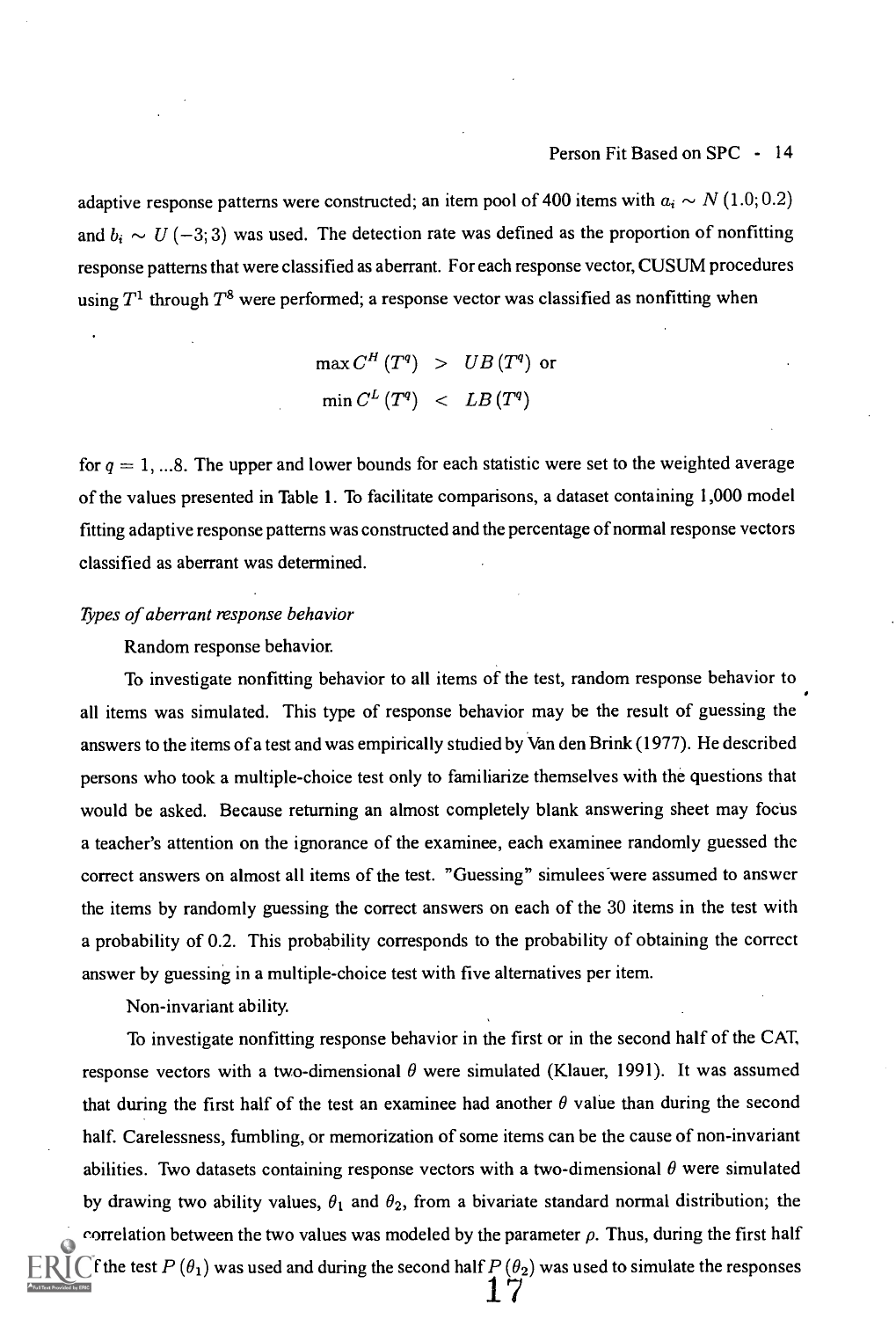to the items. The values  $\rho = 0$  and  $\rho = 0.5$  were used here to simulate the response patterns. Violations of local stochastic independence.

To examine aberrance in second part of the CAT, response vectors with violations of local stochastic independence between all items in the test were simulated. When previous items provide new insights that are useful for answering the next item, or when the process of answering the items is exhausting, the assumption of local independence between the items may be violated. A generalization of a model proposed by Jannarone (1986) (see Glas, Meijer, and van Krimpen, 1998) was used to simulated response vectors with local independence between all subsequent items

$$
P(X_i = x_i, X_{i+1} = x_{i+1} | \theta) \propto \exp \left[ \sum_{j=i}^{i+1} x_j a_j (\theta - b_j) + x_i x_{i+1} \delta_{i,i+1} \right],
$$

where  $\delta_{i,i+1}$  is a parameter modeling association between items (see Glas et al., 1998, for more details). Using this model, the probability of correctly answering an item is now determined by the item parameters a and b, the person parameter  $\theta$  and the association parameter  $\delta$ . When  $\delta = 0$  the model equals the 2PLM. Compared to the 2PLM, positive values of  $\delta$  result in a higher probability of a correct response (e.g., learning-effect), and negative values of  $\delta$  result in a lower probability of correctly answering an item (e.g., carelessness). The values  $\delta = -2$ ,  $-1$ , 1, and 2 were used to simulate nonfitting response patterns.

### Results

In Table 2 the detection rates for the eight different CUSUM procedures are given for several types of nonfitting response behavior and normal response behavior. For the dataset of normal response patterns and for most statistics the percentage of simulees classified as nonfitting was around the expected 0.05. For  $T<sup>3</sup>$ , however, the percentage of simulees classified as nonfitting was 0.13.

Furthermore, the detection rates for guessing simulees were high for most statistics, except for  $T^5$  and  $T^8$ ; for example, the detection rate was 0.19 for  $T^5$ , whereas for  $T^7$  it was 0.97.

For most statistics the detection rates for non-invariant abilities were lower than for guessing. For  $\rho = 0$ , the detection rates were approximately 0.30 for most statistics except for  $T^3$  (0.13) and  $T^7$  (0.13). For  $\rho = 0.5$  the detection rates were approximately 0.20 for most statistics, except for  $T^3$  and  $T^7$  (0.11 for both).



Furthermore, Table 2 shows that, for violations of local independence, highest detection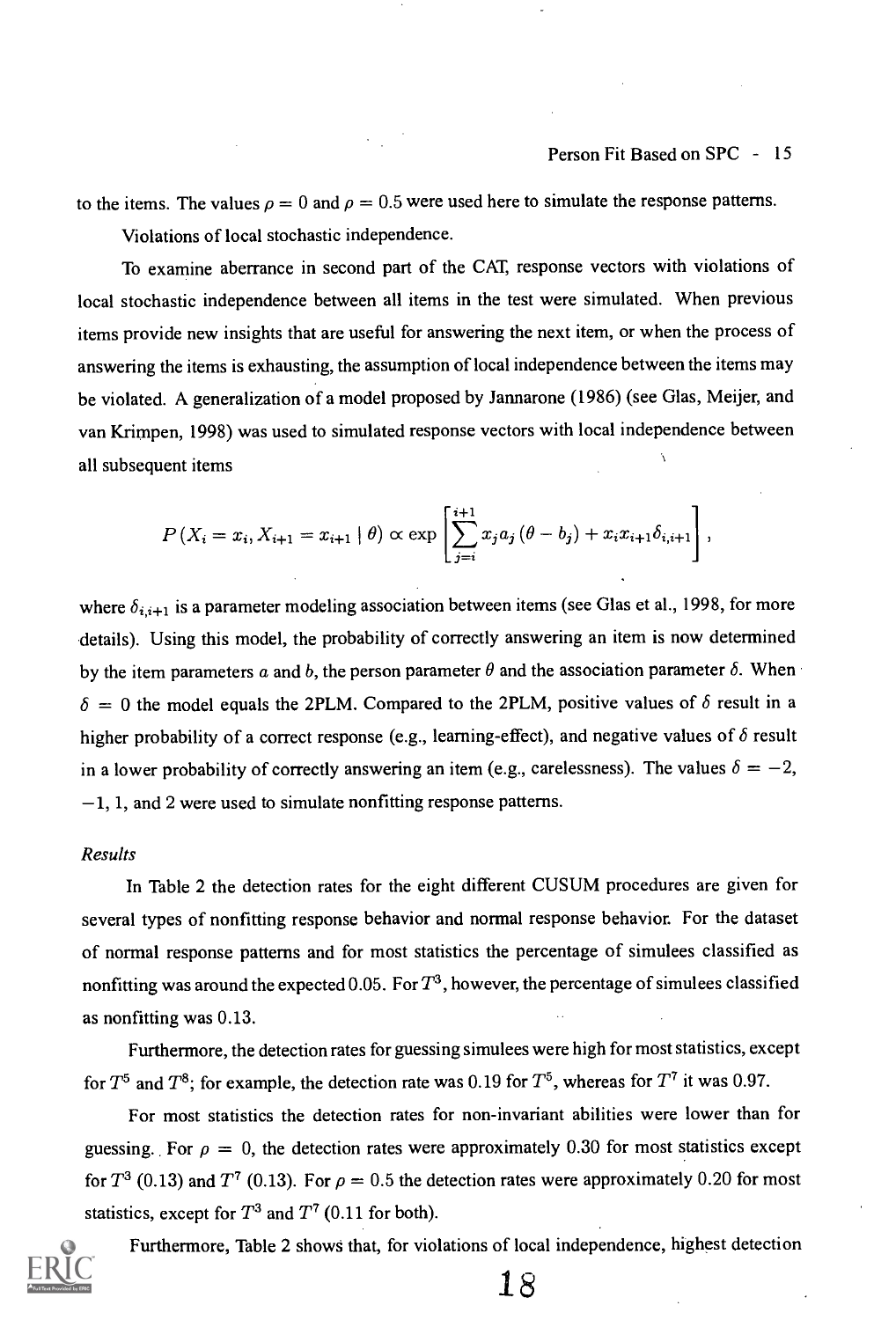rates occurred for  $\delta = 2$ . For  $\delta = 1$  the detection rates were approximately 0.10 for all statistics, whereas for  $\delta = 2$  the detection rates were approximately 0.30 for most statistics, except for  $T^1$  $(0.22)$  and  $T^7$   $(0.18)$ .

#### **Discussion**

The results of Study 1 showed, that the bounds of the CUSUM procedures were rather stable across  $\theta$ -values for all statistics except  $T^7$ . As a result, for most statistics, one fixed UB and LB can be used as threshold for the CUSUM procedures. In Study 2 these fixed bounds were used to determine the detection rates for the eight CUSUM procedures. Results showed that using statistic  $T<sup>3</sup>$  the percentage of normal response patterns as nonfitting was larger than the expected 0.05;  $T^3$  resulted in a high percentage of normal response patterns classified as nonfitting, thus, the CUSUM procedure using statistic  $T<sup>3</sup>$  might result in a liberal classification of nonfitting response behavior.

Because there are few other studies using person fit in a CAT, it is difficult to compare the detection rates with other studies. An alternative is to compare the results with results from studies using P&P data. For example, despite differences in simulating the data, the results of this study were similar to the results of Zickar and Drasgow (1996). In the Zickar and Drasgow (1996) study, real data were used where some examinees were instructed to distort their own responses; detection rates between 0.01 and 0.32 were found for P&P data.

This study showed that the detection rates were dependent on the type of aberrance simulated. It was shown that most statistics were sensitive to random response behavior to all items in the test. It was also shown that most statistics were sensitive to response behavior when simulees used a two-dimensional  $\theta$ . None of the proposed statistics was shown to be sensitive to local dependence between all items in the test when the probability of a correct response decreased during the test (negative values of  $\delta$ ); an example of this behavior is an examinee who becomes more and more careless along the test because he or she becomes tired. However, most statistics were shown to be sensitive to violations of local independence when the probability of a correct response increased during the test (positive values of  $\delta$ ); for example, when previous items provide new insights that are useful for answering the next item.

Detection rates were low for some types of nonfitting response behavior. Testing the null model of normal response behavior against an alternative model of specific nonfitting response behavior may be a suitable alternative.



The proposed CUSUM-procedure using statistics  $T<sup>1</sup>$  through  $T<sup>4</sup>$  can be used in an on-line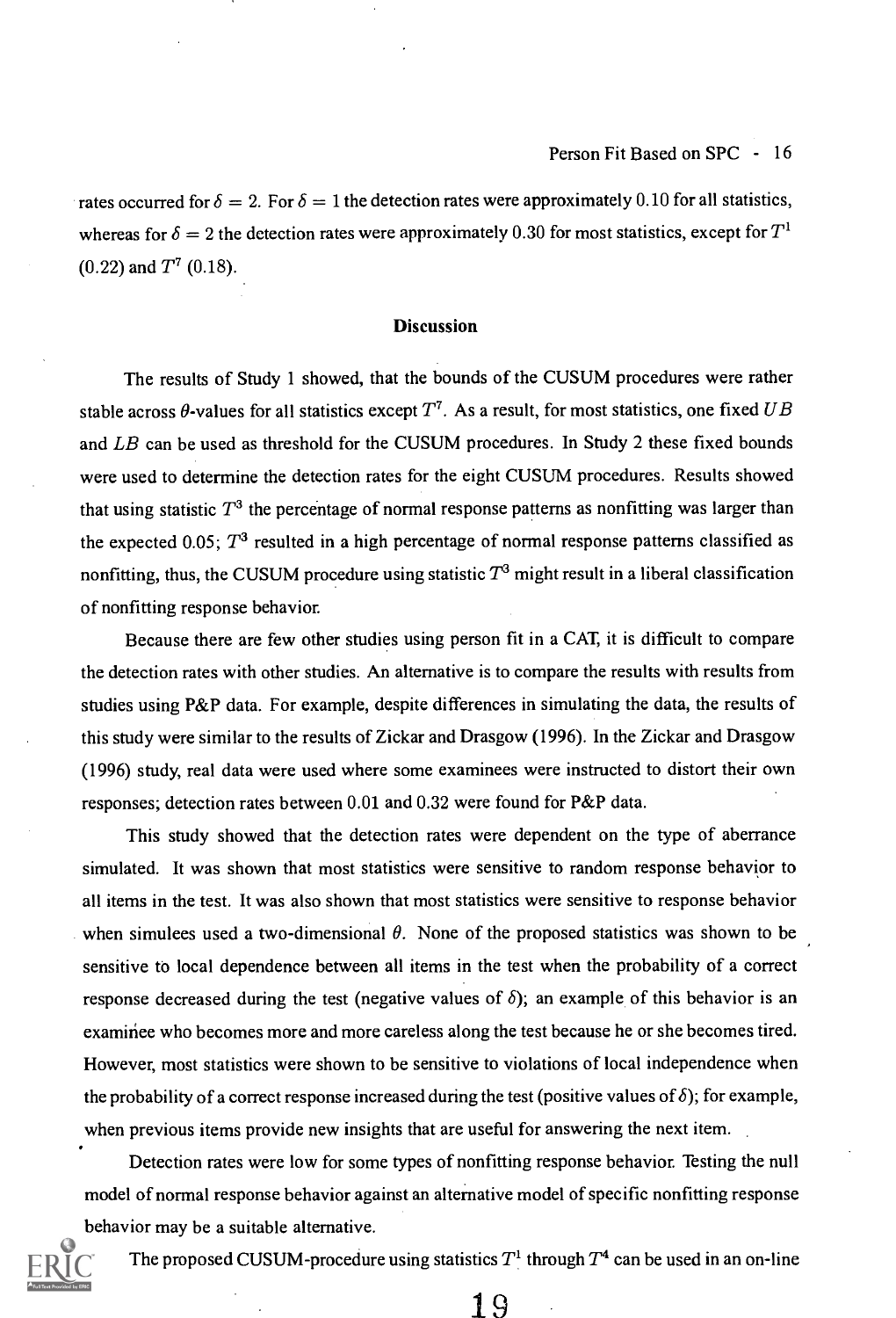situation where during administration the statistics can be computed. One application of person fit in an on-linc situation is to take action when an examinee is getting 'out-of-control'. Then, items from a different item pool containing new items can be selected to prevent inflated test scores due to item preknowledge.

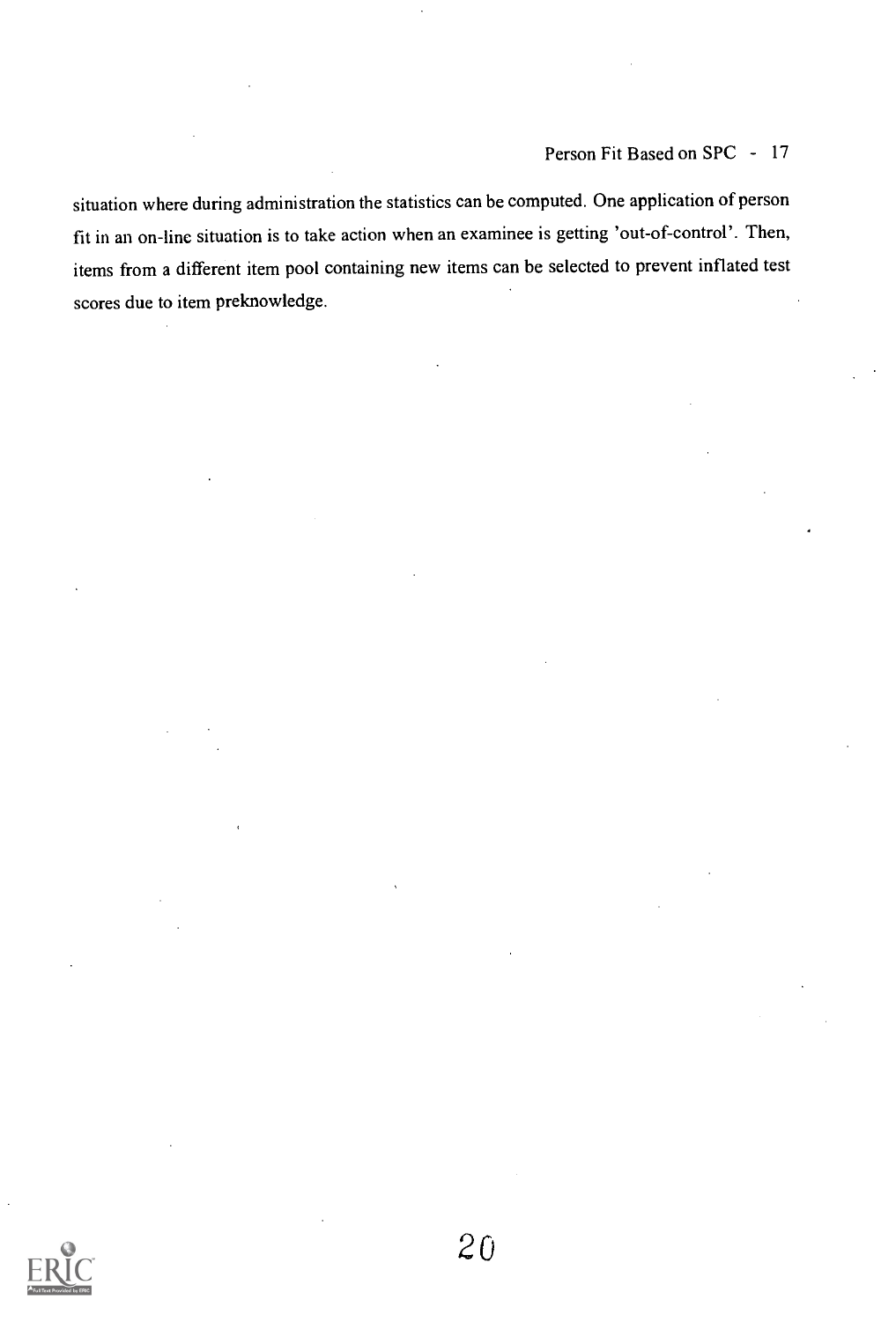#### References

Baker, F. B. (1992). Item response theory: Parameter estimation techniques. New York: Dekker.

Drasgow, E, Levine, M. V, & Williams, E. A. (1985). Appropriateness measurement with polychotornous item response models and standardized indices. British Journal of Mathematical and Statistical Psychology, 38, 67-86.

Glas, C. A. W, Meijer R. R. & van Krimpen, E. M. L. A. (1998). Statistical tests for person misfit in computerized adaptive testing. Research report 98-01, University of Twente, Enschede.

Hambleton, R. K., & Swaminathan, H. (1985). Item response theory: Principles and applications. Boston: Kluwer-Nijhoff.

Jannarone, R. J. (1986). Conjunctive item response theory kernels. Psychometrika, 51, 357-373.

Klauer, K. C. (1991). An exact and optimal standardized person test for assessing consistency with the Rasch model. Psychometrika, 56, 535-547.

Klauer, K. C. (1995). The assessment of person fit. In: G. H. Fischer & I. W. Molenaar. Rasch models, foundations, recent developments, and applications, 97-110.

Klauer, K. C., & Rettig, K. (1990). An approximately standardized person test for assessing consistency with a latent trait model. British Journal of Mathematical and Statistical Psychology, 43, 193-206.

Levine, M. V, & Drasgow, E (1988). Optimal appropriateness measurement. Psychometrika, 53, 161-176.

Levine, M. V, & Rubin, D. B. (1979). Measuring the appropriateness of multiple-choice test scores. Journal of Educational Statistics, 4, 269-290.

Meijer, R. R., Molenaar, I. W, & Sijtsma, K. (1993). Item, test, person and group characteristics and their influence on nonparametric appropriateness measurement. Applied Psychological Measurement, 18, 111-120.

Meijer, R. R., & Sijtsma, K. (1995). Detection of aberrant items score patterns: a review and new developments. Applied Measurement in Education, 8, 261-272.

Molenaar, I. W, & Hoijtink, H. (1990). The many null distributions of person fit indices. Psychometrika, 55, 75-106.

Montgomery, D. C. (1991). Introduction to statistical quality control (2nd. ed.). New Fork: John Wiley & Sons.  $21$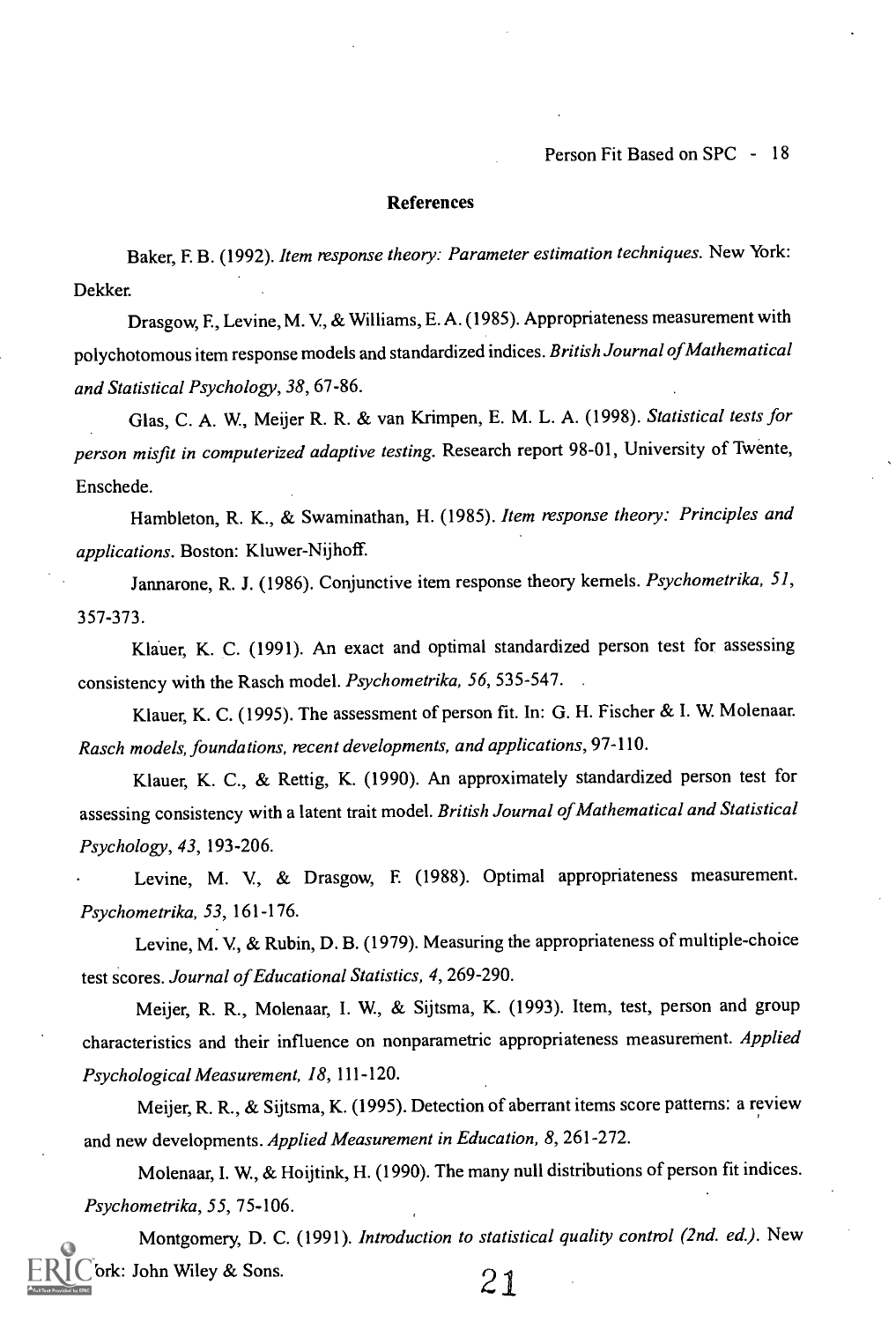Person Fit Based on SPC - 19

Nering, M. L. (1997). The distribution of indexes of person-fit within the computerized adaptive testing environment. Applied Psychological Measurement, 21, 115-127.

Nering, M. L., & Meijer, R. R. (in press). A comparison of the person response function and the lz statistic to person-fit measurement. Applied Psychological Measurement.

Page, E. S. (1954). Continuous inspection schemes. Biometrika, 41,100-115.

Rasch, G. (1960). Probabilistic models for some intelligent and attainment tests. Copenhagen: Nielsen & Lydiche.

Reise, S. P. & Waller (1990). Fitting the two-parameter model to personality data. Applied Psychological Measurement, 14, 45-58.

Snijders, T. (1998). Asymptotic distribution of person-fit statistics with estimated person parameter Unpublished report, University of Groningen, The Netherlands.

Trabin, T E., & Weiss, D. J. (1983). The person response curve: Fit of individuals to item response theory models. In D.J. Weiss (Ed.), New horizons in testing. New York: Academic Press.

van den Brink, W. P. (1977). Het verken-effect [The scouting effect]. Tijdschrift voor Onderwijsresearch, 2, 253-261.

van Krimpen-Stoop, E. M. L. A., & Meijer, R. R. (in press). Simulating the null distribution of person-fit statistics for conventional and adaptive tests. Applied Psychological Measurement.

Warm, T A. (1989). Weighted likelihood estimation of ability in item response theory. Psychometrika, 54, 427-450.

Wright, B. D. & Stone, M. H. (1979). Best test design. Rasch Measurement. Chicago: Mesa Press.

Zickar, M. J., & Drasgow, F. (1996). Detecting faking on a personality instrument using appropriateness measurement. Applied Psychological Measurement, 20, 71-87.

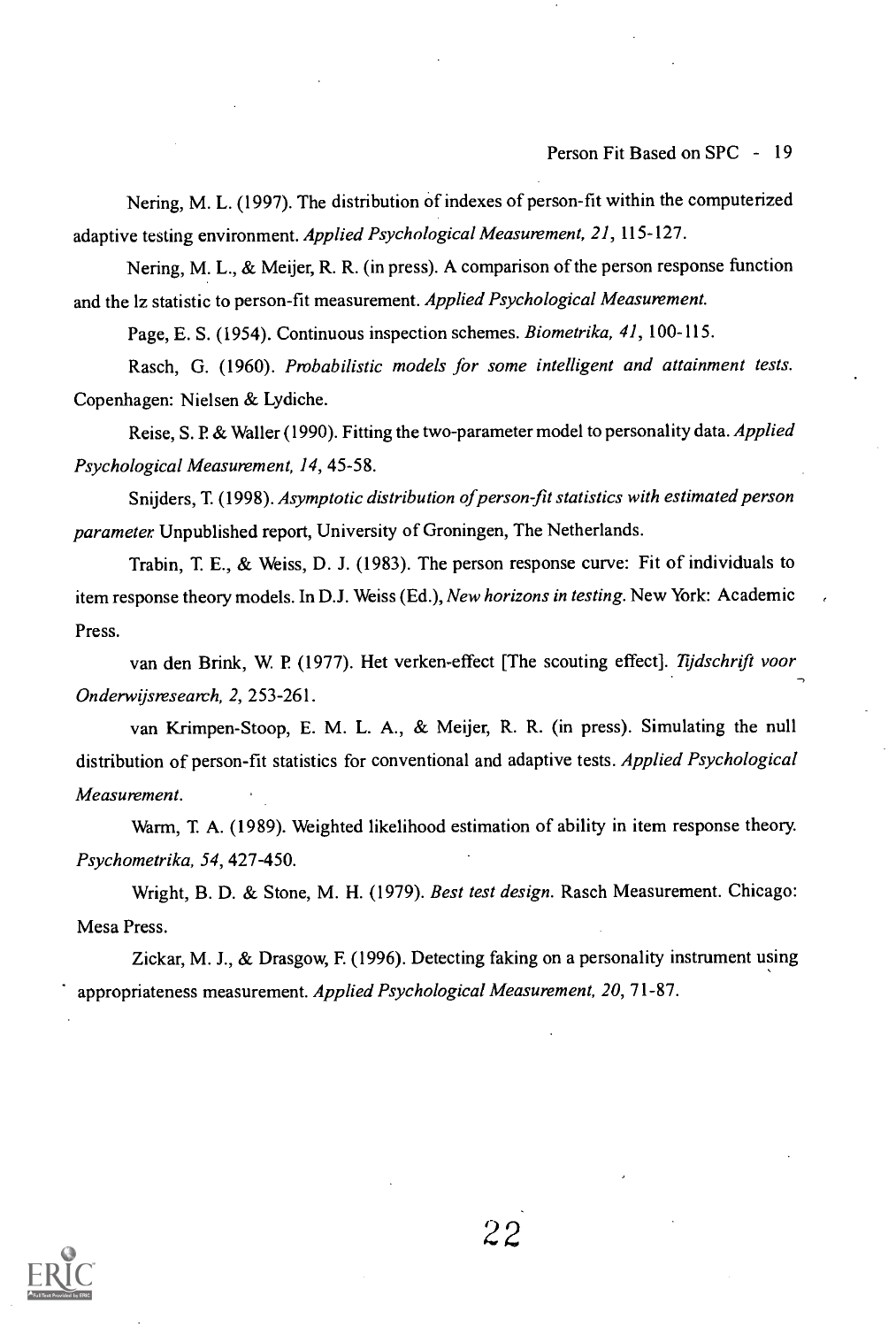## Author Note

This study received funding from the Law School Admission Council (LSAC). The opinions and conclusions contained in this report are those of the authors and not necessarily reflect the position or policy of LSAC.

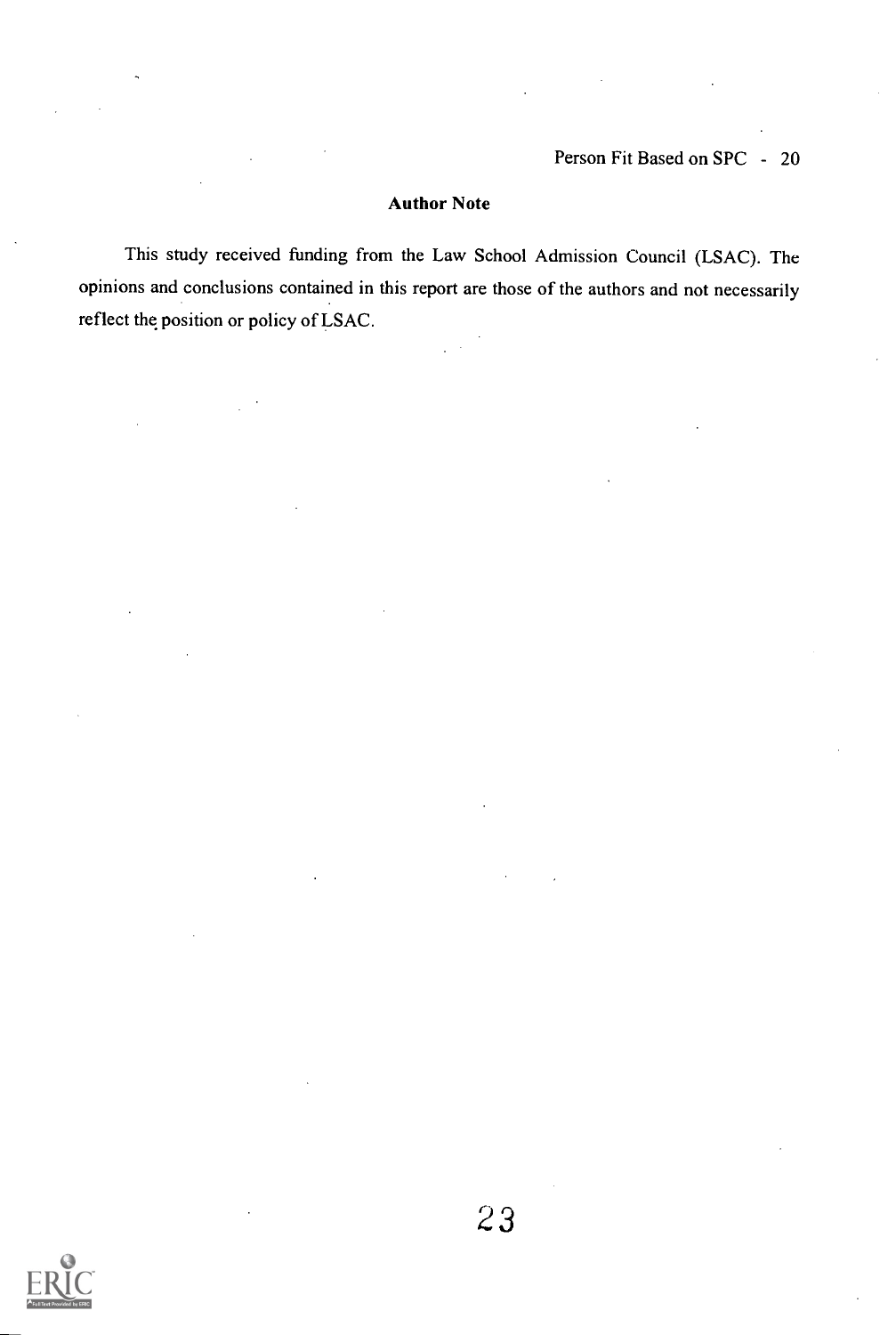# Person Fit Based on SPC - 21

|                |         | $\mathbf{T}^{\mathbf{I}}$ |                  | $\mathbf{T}^2$            |     | $\mathbf{T}^3$ |     | T <sup>4</sup> |                |
|----------------|---------|---------------------------|------------------|---------------------------|-----|----------------|-----|----------------|----------------|
| θ              | weights | LB                        | UB               | LB                        | UB  | LB             | UВ  | LВ             | UВ             |
| $-2$           | .05     | $-.23$                    | .19              | $-.47$                    | .40 | $-12$          | .09 | $-13$          | 1.81           |
| $-1$           | .20     | $-.20$                    | .19              | $-.42$                    | .40 | $-.08$         | .07 | $-.13$         | 1.83           |
| 0              | .50     | $-.20$                    | .20              | $-.41$                    | .42 | $-.07$         | .07 | $-.13$         | 1.86           |
| ļ              | .20     | $-.20$                    | .20              | $-.41$                    | .43 | $-.07$         | .09 | $-.13$         | 1.86           |
| $\overline{2}$ | .05     | $-.18$                    | .23              | $-.41$                    | .47 | $-0.09$        | .11 | $-13$          | 2.02           |
|                | average | $-.20$                    | .20              | $-.41$                    | .42 | $-.07$         | .07 | $-13$          | 1.86           |
|                |         |                           |                  |                           |     |                |     |                |                |
|                |         | $\overline{\mathrm{T}^5}$ |                  | $\overline{\mathrm{T}^6}$ |     | $\mathbf{T}^7$ |     |                | $\mathsf{T}^8$ |
| θ              | weights | LB                        | UB               | LB                        | UB  | LB             | UB  | LB             | UB             |
| $-2$           | .05     | $-.13$                    | $\overline{.}13$ | $-27$                     | .29 | $-11$          | .30 | $-.10$         | 1.72           |
| -1             | .20     | $-.13$                    | .13              | $-.28$                    | .28 | $-.07$         | :13 | $-.10$         | 1.73           |
| 0              | .50     | $-.13$                    | .14              | $-.29$                    | .29 | $-.07$         | .06 | $-11$          | 1.76           |
| 1              | .20     | $-.13$                    | .13              | $-.28$                    | .28 | $-.12$         | .07 | $-.10$         | 1.73           |
| 2              | .05     | $-.13$                    | .13              | $-.29$                    | .27 | $-.28$         | .11 | $-.10$         | 1.85           |

Table 1 Bounds of CUSUM using statistics  $T^1$  through  $T^8$ .

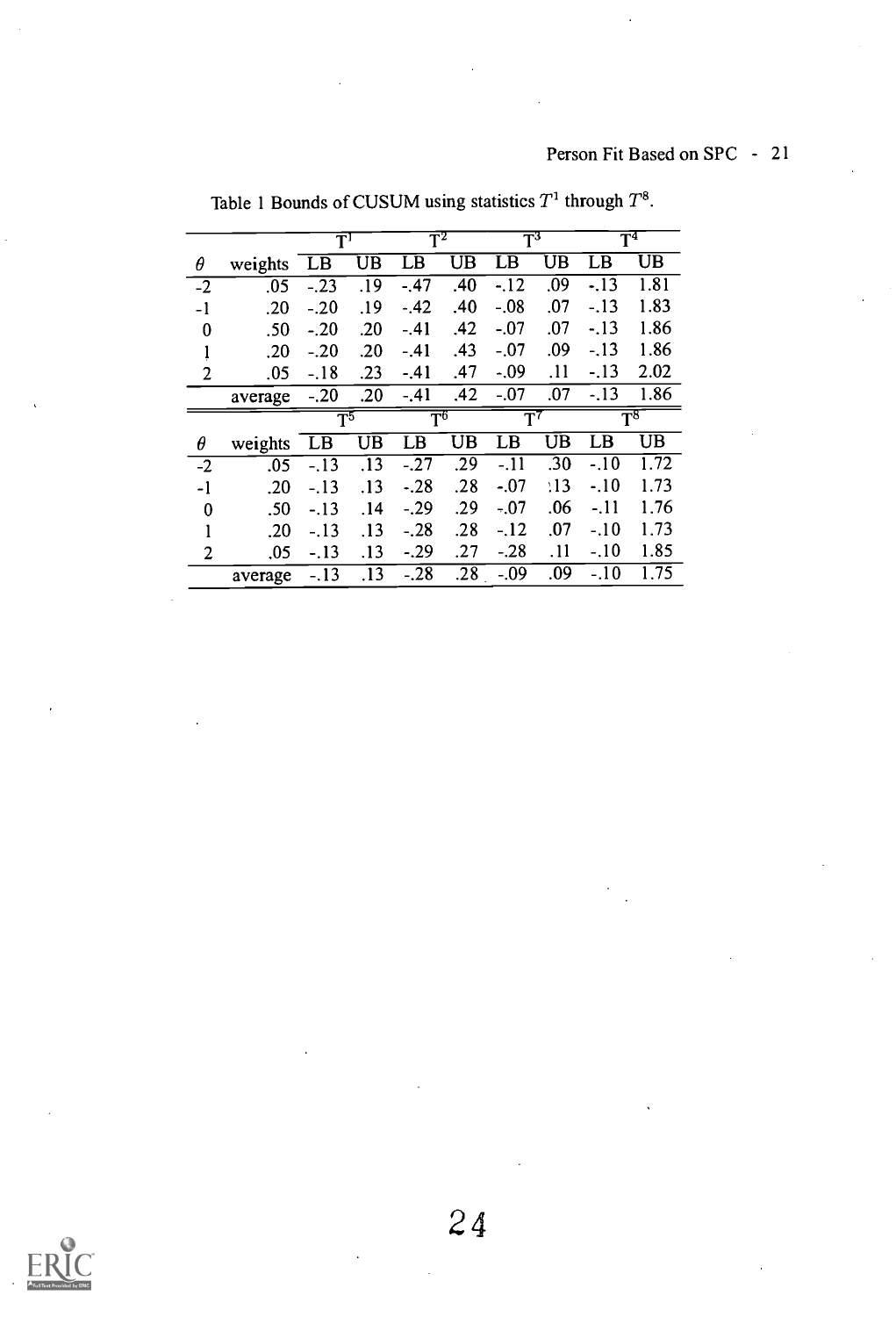|                                            |            |       | $T^1$ $T^2$ $T^3$ $T^4$ $T^5$ $T^6$ $T^7$ |  |                 |
|--------------------------------------------|------------|-------|-------------------------------------------|--|-----------------|
| 04. 07. 04. 04. 04. 04. 04. 05. 06. 05.    |            |       |                                           |  |                 |
| guessing .66 .72 .89 .59 .19 .59 .97 .21   |            |       |                                           |  |                 |
| $\rho = 0$ .31 .34 .13 .28 .33 .33 .12 .28 |            |       |                                           |  |                 |
|                                            |            |       | 0.5 .20 .23 .11 .16 .18 .20 .11 .16       |  |                 |
|                                            | $-2$ .03   |       | 00. 12. 01. 00. 01. 11. 05.               |  |                 |
|                                            | $-1$ .03   | 0.04  | .10. 01. 01. 01. 11.                      |  | - .01           |
|                                            | $\cdot$ 10 | $-13$ | .11 .12 .11 .11 .12                       |  | $\overline{12}$ |
|                                            | .22        | 0.27  | .33 .28 .29 .32 .18                       |  | - 34            |

Table 2 Detection rates of CUSUM procedures.

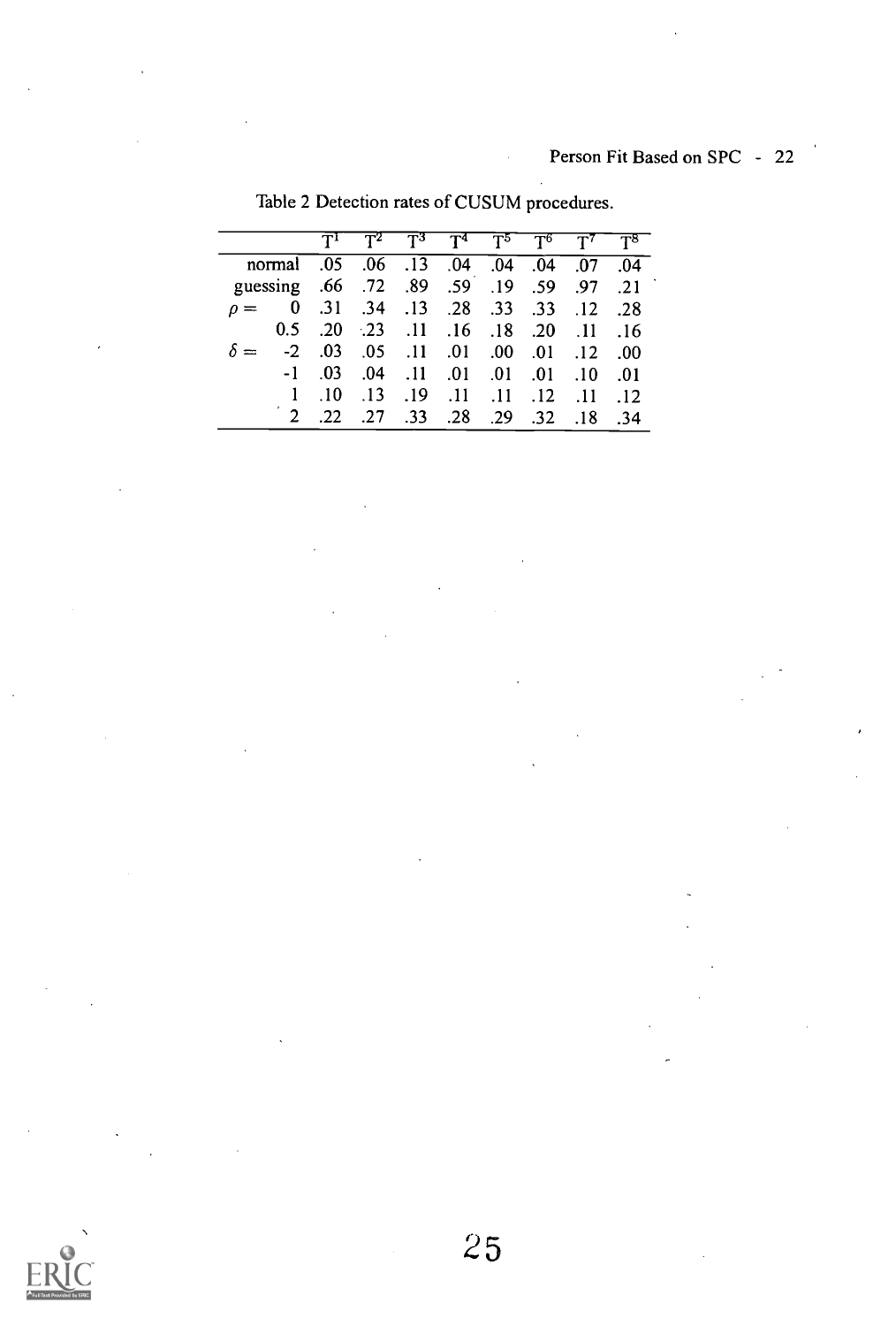# Titles of Recent Research Reports from the Department of Educational Measurement and Data Analysis. University of Twente, Enschede, The Netherlands.

- RR-98-13 E.M.L.A. van Krimpen-Stoop & R.R. Meijer, Person Fit based on Statistical Process Control in an Adaptive Testing Environment
- RR-98-12 W.J. van der Linden, Optimal Assembly of Tests with Item Sets
- RR-98-11 W.J. van der Linden, B.P. Veldkamp & L.M. Reese, An Integer Programming Approach to Item Pool Design
- RR-98-10 W.J. van der Linden, A Discussion of Some Methodological Issues in International Assessments
- RR-98-09 B.P. Veldkamp, Multiple Objective Test Assembly Problems
- RR-98-08 B.P. Veldkamp, Multidimensional Test Assembly Based on Lagrangian Relaxation Techniques
- RR-98-07 W.J. van der Linden & C.A.W. Glas, Capitalization on Item Calibration Error in Adaptive Testing
- RR-98-06 W.J. van der Linden, D.J. Scrams & D.L.Schnipke, Using Response-Time Constraints in Item Selection to Control for Differential Speededness in Computerized Adaptive Testing
- RR-98-05 W.J. van der Linden, Optimal Assembly of Educational and Psychological Tests, with a Bibliography
- RR-98-04 C.A.W. Glas, Modification Indices for the 2-PL and the Nominal Response Model
- RR-98-03 C.A.W. Glas, Quality Control of On-line Calibration in Computerized Assessment
- RR-98-02 R.R. Meijer & E.M.L.A. van Krimpen-Stoop, Simulating the Null Distribution of Person-Fit Statistics for Conventional and Adaptive Tests
- RR-98-01 C.A.W. Glas, R.R. Meijer, E.M.L.A. van Krimpen-Stoop, Statistical Tests for Person Misfit in Computerized Adaptive Testing
- RR-97-07 H.J. Vos, A Minimax Sequential Procedure in the Context of Computerized Adaptive Mastery Testing
- RR-97-06 H.J. Vos, Applications of Bayesian Decision Theory to Sequential Mastery Testing
- RR-97-05 W.J. van der Linden & Richard M. Luecht, Observed-Score Equating as a Test Assembly Problem
- RR-97-04 W.J. van der Linden & J.J. Adema, Simultaneous Assembly of Multiple Test Forms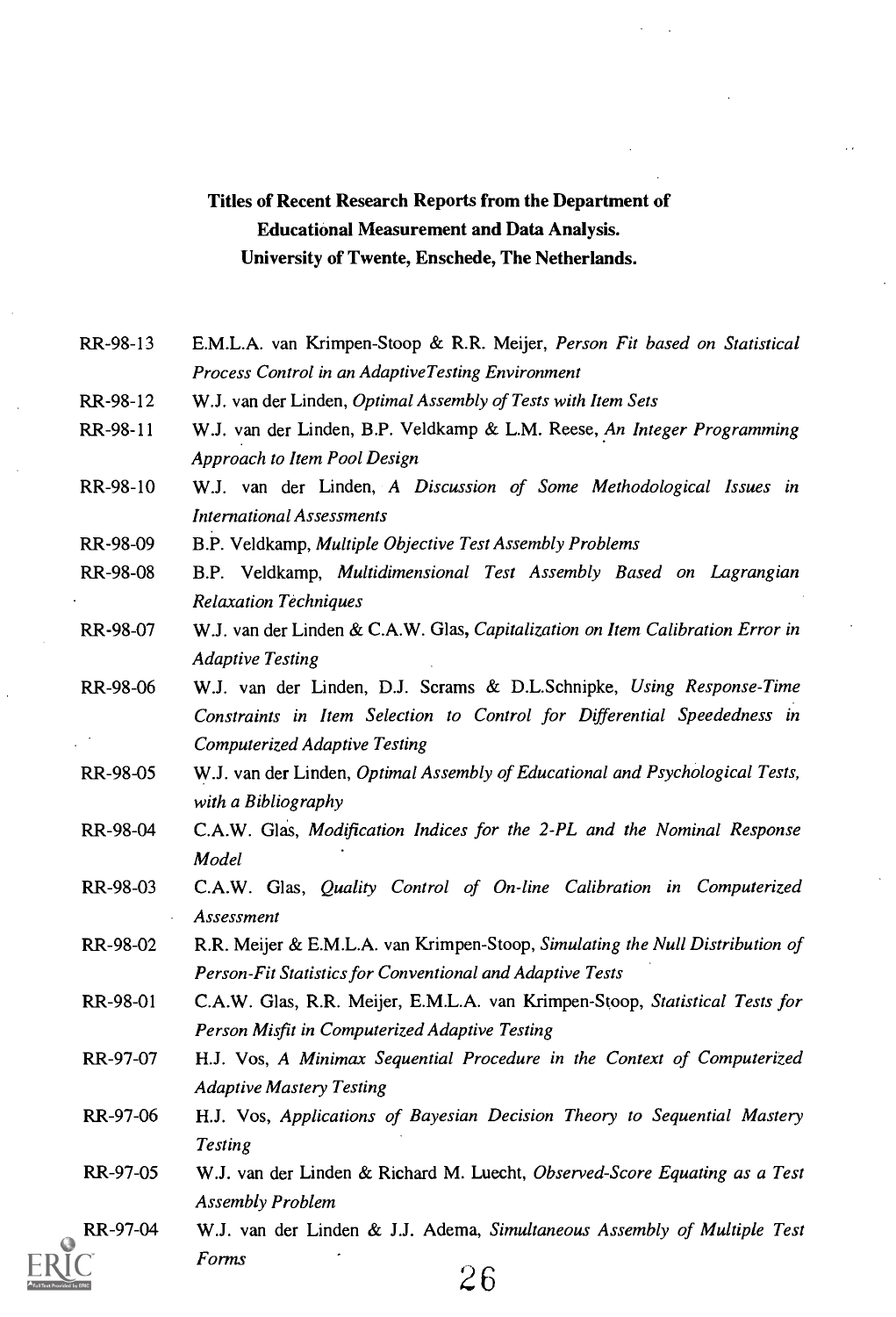| RR-97-03 | W.J. van der Linden, Multidimensional Adaptive Testing with a Minimum Error- |
|----------|------------------------------------------------------------------------------|
|          | <i>Variance Criterion</i>                                                    |

- RR-97-02 W.J. van der Linden, A Procedure for Empirical Initialization of Adaptive Testing Algorithms
- RR-97-01 W.J. van der Linden & Lynda M. Reese, A Model for Optimal Constrained Adaptive Testing .
- RR-96-04 C.A.W. Glas & A.A. Béguin, Appropriateness of IRT Observed Score Equating
- RR-96-03 C.A.W. Glas, Testing the Generalized Partial Credit Model
- RR-96-02 C.A.W. Glas, Detection of Differential Item Functioning using Lagrange Multiplier Tests
- RR-96-01 W.J. van der Linden, Bayesian Item Selection Criteria for Adaptive Testing
- RR-95-03 W.J. van der Linden, Assembling Tests for the Measurement of Multiple Abilities
- RR-95-02 W.J. van der Linden, Stochastic Order in Dichotomous Item Response Models for Fixed Tests, Adaptive Tests, or Multiple Abilities
- RR-95-01 W.J. van der Linden, Some decision theory for course placement
- RR-94-17 H.J. Vos, A compensatory model for simultaneously setting cutting scores for selection-placement-mastery decisions
- RR-94-16 H.J. Vos, Applications of Bayesian decision theory to intelligent tutoring systems
- RR-94-15 H.J. Vos, An intelligent tutoring system for classifying students into Instructional treatments with mastery scores
- RR-94-13 W.J.J. Veerkamp & M.P.F. Berger, A simple and fast item selection procedure for adaptive testing
- RR-94-12 R.R. Meijer, Nonparametric and group-based person-fit statistics: A validity study and an empirical example
- RR-94-10 W.J. van der Linden & M.A. Zwarts, Robustness of judgments in evaluation research
- RR-94-9 L.M.W. Akkermans, Monte Carlo estimation of the conditional Rasch model
- RR-94-8 R.R. Meijer & K. Sijtsma, Detection of aberrant item score patterns: A review of recent developments
- RR-94-7 W.J. van der Linden & R.M. Luecht, An optimization model for test assembly to match observed-score distributions
- RR-94-6 W.J.J. Veerkamp & M.P.F. Berger, Some new item selection criteria for adaptive testing

Research Reports can be obtained at costs, Faculty of Educational Science and Technology, University of Twente, Mr. J.M.J. Nelissen, P.O. Box 217, 7500 AE Enschede, The Netherlands.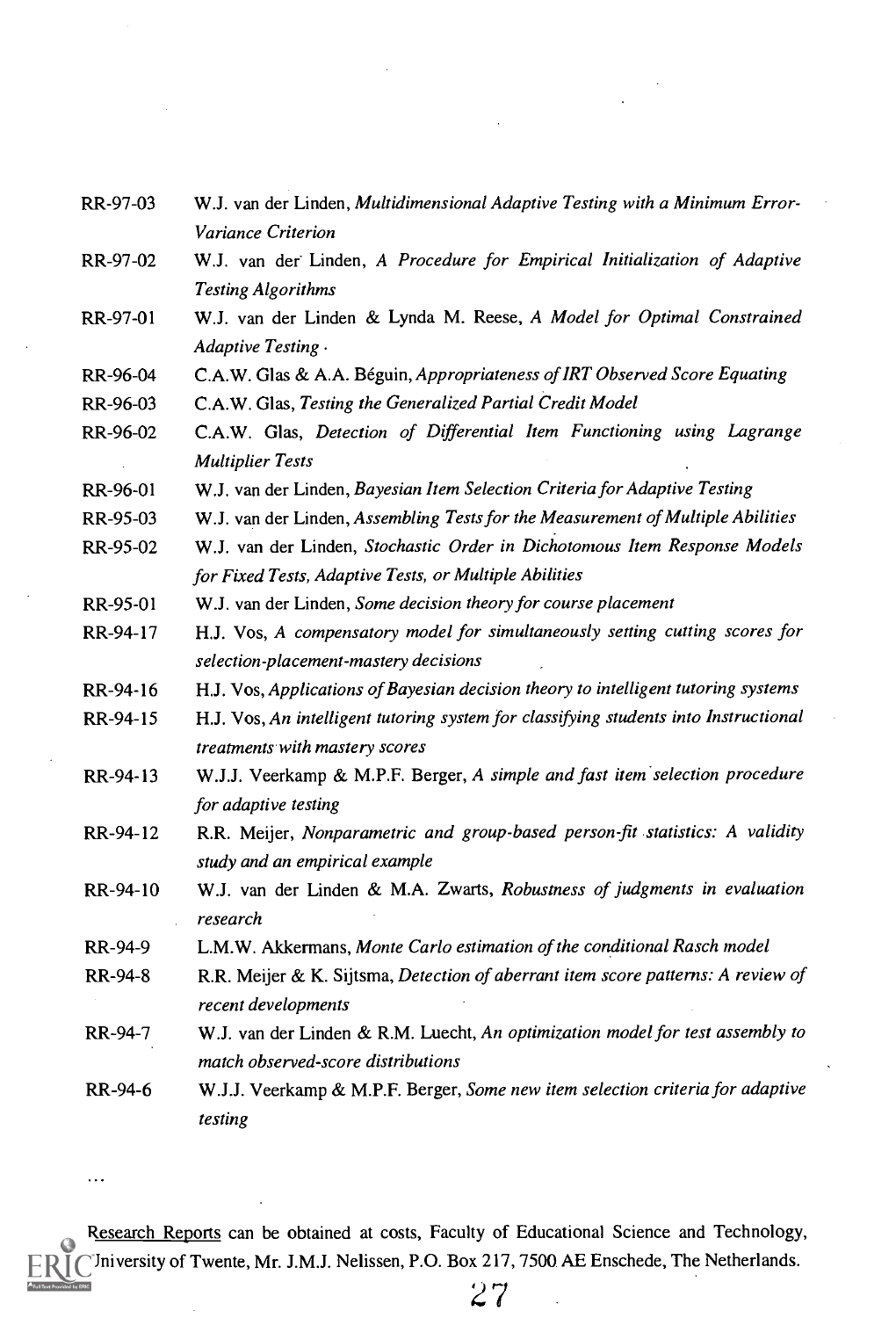# BEST COPY AVAILABLE

r-

# faculty of EDUCATIONAL SCIENCE AND TECHNOLOGY

Н

 $\Box$ 

 $\Box$ 



A publication by The Faculty o<del>f Educational Science a</del>nd Technology of the University of Twente P.O. Box 217 7500 AE Ensc iede The Netherlands  $\frac{3}{2}$  28